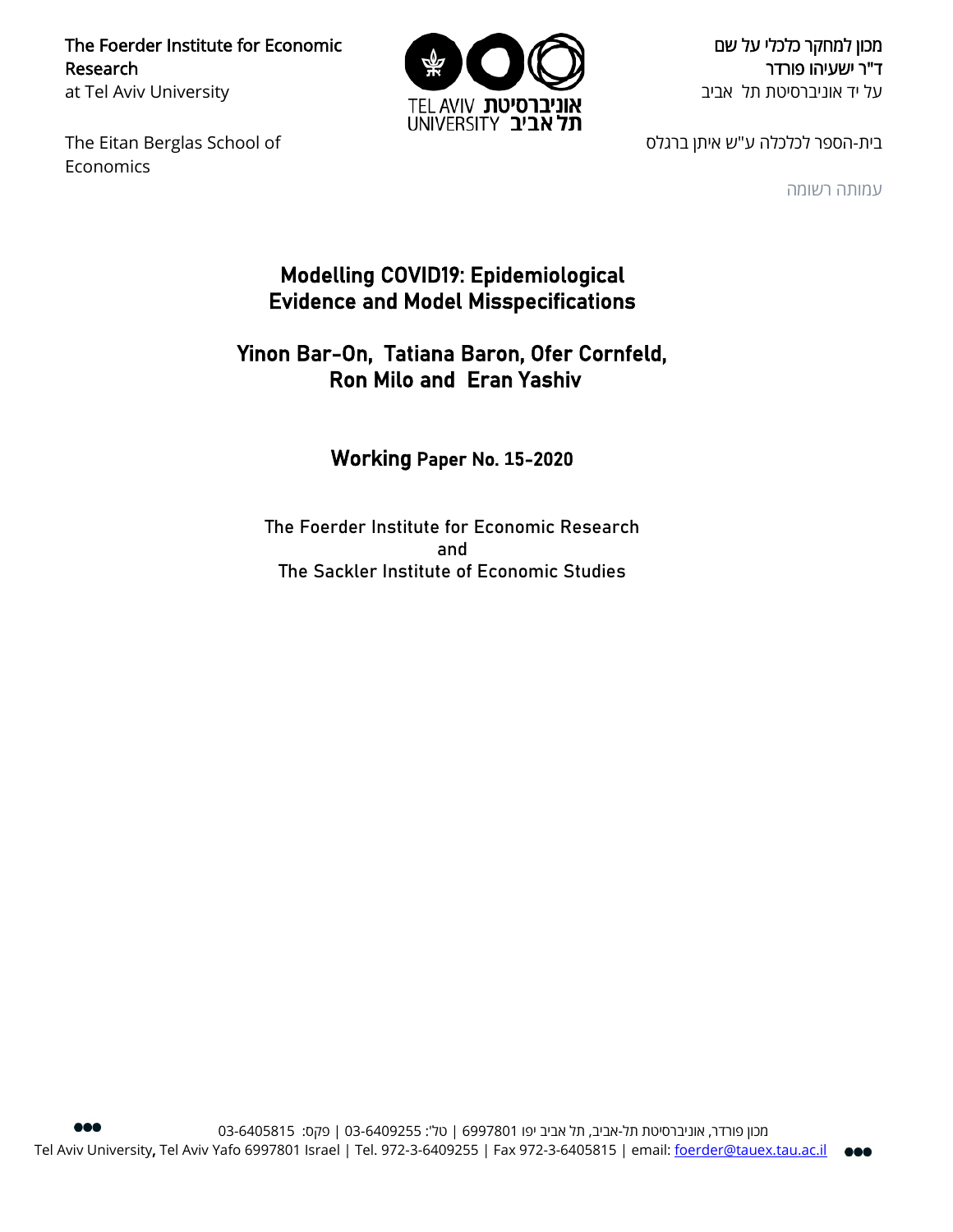# **Modelling COVID19: Epidemiological Evidence and Model Misspecifications**

**Yinon Bar-On, Weizmann Institute of Science** †

**Tatiana Baron, Ben Gurion University** ‡ **Ofer Cornfeld, BFI**§ **Ron Milo, Weizmann Institute of Science**‡

**Eran Yashiv, Tel Aviv University and CEPR** ¶

**October 19, 2020**

#### **Abstract**

Research in Economics on COVID19 typically posits an economy subject to a model of epidemiological dynamics which is at the core of the analysis. We place this model on the foundations of an epidemiological analysis of the SARS-CoV-2 transmission timescales. We formulate a full model with both epidemiologically-based and clinicallybased parameterization. We show that there is often serious misspecification of the model, erroneously characterizing a relatively slowmoving disease, thereby distorting the policymaker decisions towards less severe, delayed intervention. Moreover, the scale of the disease is under-estimated. We also discuss misguided modelling of lockdown policies.

*Key words:* epidemiological dynamics, COVID19, transmission timescales, optimal policy, public health, disease dynamics and scale, clinical modelling, misspecification. *JEL No*. H12,I12,I18, J17.

*We thank Ben Moll and Marc Lipsitch for useful exchanges and seminar participants at UCL and LSE for comments. Any errors are our own.*

<sup>†</sup>Department of Plant and Environmental Sciences, Weizmann Institute of Science, Rehovot, Israel.

<sup>‡</sup>Department of Economics, Ben Gurion University, Beer Sheva, Israel.

<sup>§</sup>BFI, Tel Aviv, Israel.

<sup>¶</sup>*Corresponding author.* The Eitan Berglas School of Economics, Tel Aviv University, Israel. E-mail: yashiv@tauex.tau.ac.il.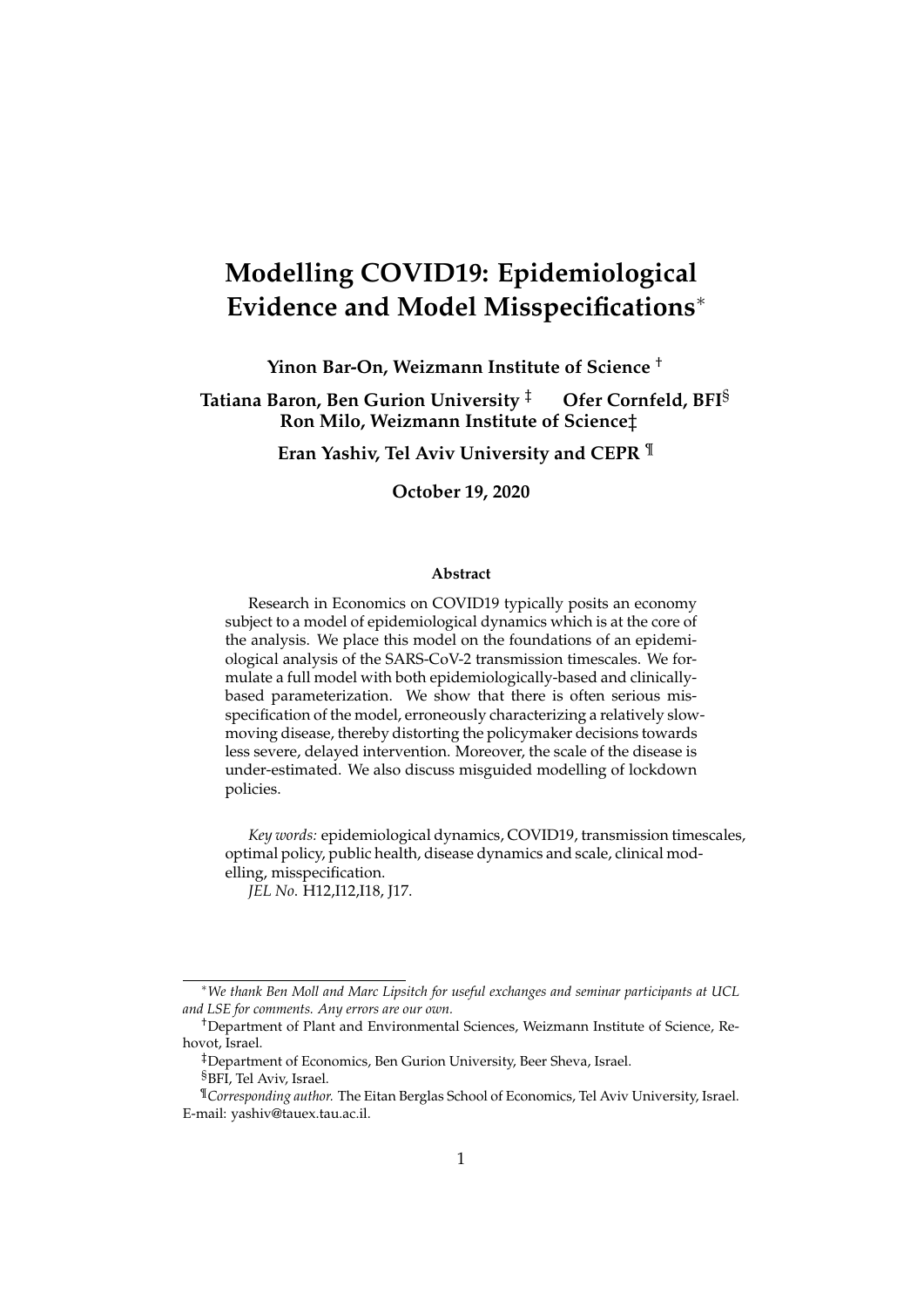#### **Modelling COVID19: Epidemiological Evidence and Model Misspecifications**

## **1 Introduction**

Since March 2020 there has been a rapidly expanding research effort dedicated to COVID19 analysis across disciplines, inter alia, in Economics. A typical analysis posits an economy, which is subject to a model of COVID19 epidemiological dynamics. One type of economic analysis describes a planner problem that seeks to derive optimal policy. This trades off the costs of public health outcomes, such as breach of ICU capacity and death, with the economic costs of suppression policy, including declines in production, consumption, and investment. It leads to the modelling of the well-known concept of "flattening the curve" policy. Another strand of papers models the decentralized economy and the optimal decisions of agents, emphasizing individual epidemic-related behavior as well as externalities. In both cases the dynamics of the disease, as well as its features, like its scale, are at the core of the analysis.

This paper makes two contributions: one is to place this analysis on the foundations of an epidemiological analysis of SARS-CoV-2 properties, particularly, its transmission timescales. The main elements of the ensuing model are two blocks: an infection transmission block, where the number of new cases is determined; and a clinical block, which characterizes the development of symptoms, hospitalization, ICU admission and recovery/death. The former block derives from the epidemiologically-grounded analysis and defines epidemiological dynamics; the latter block models the dynamics within the health system. We offer a complete model of these two different dynamics, including epidemiologically-based and clinicallybased parameterizations.

The second contribution is to show that there is often serious misspecification of the model, due to errors in the set-up and in the parameterization, at odds with the epidemiological evidence. These errors have important consequences for optimal economic planning related to COVID19. In particular, they are manifested in erroneously characterizing a relatively slowmoving disease, thereby distorting the policymaker decisions towards less severe, delayed intervention. Moreover, the scale of the disease is underestimated. The underlying cause for the misspecification is the failure to make the distinction between the epidemiological and clinical aspects of COVID19. Wrong values are assigned to key parameters of disease dynamics, and important parameters are omitted. The mis-specification in question runs deeper than simply assigning questionable values to parameters that are highly uncertain.

Finally, we revisit some prevalent approaches to modelling lockdown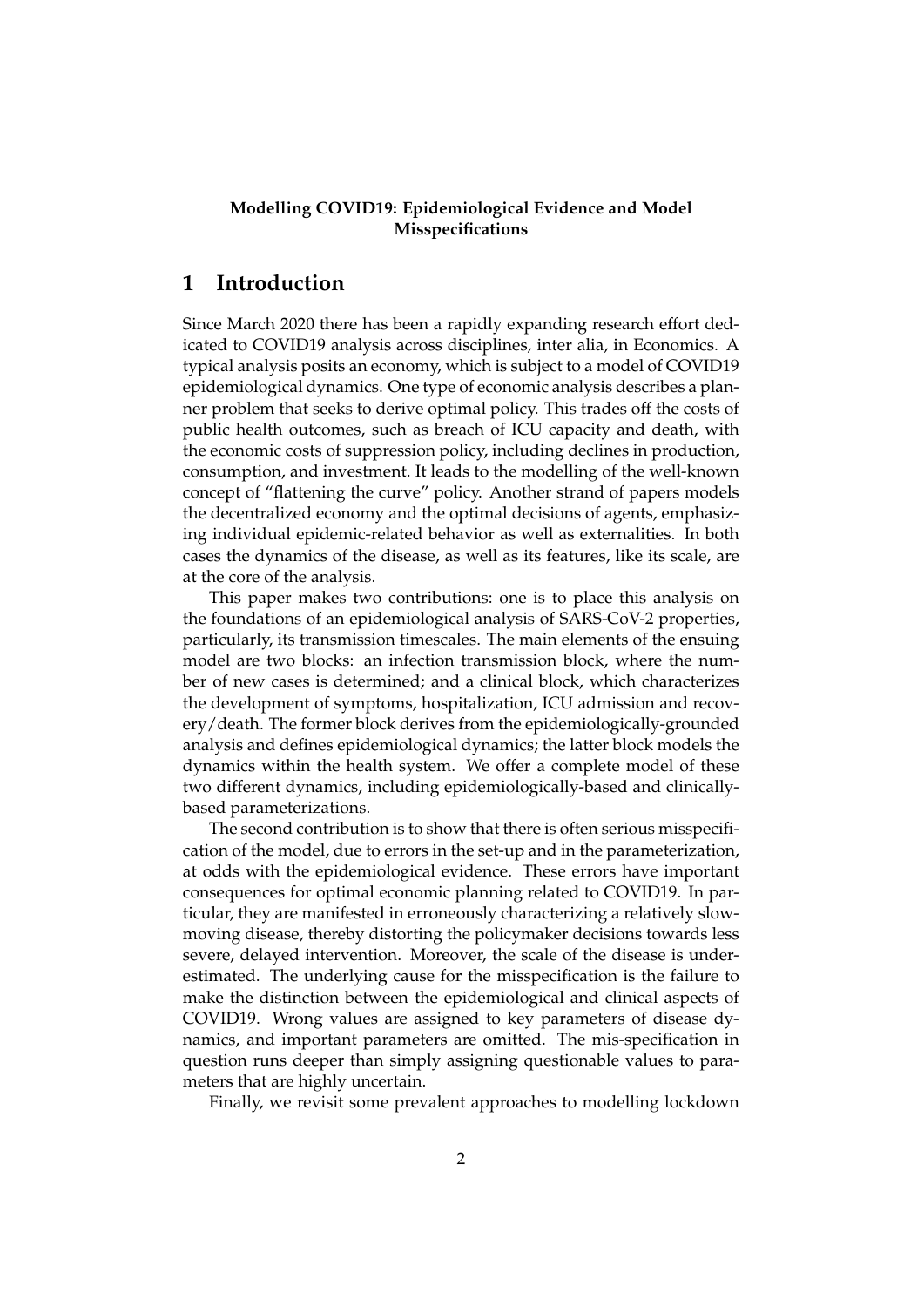policies, highlighting problems in their main assumptions, and propose alternatives. In particular, the quadratic matching properties, flagged by economists, hold true only in highly unrealistic and implausible lockdown situations.

The analysis points economic researchers at the correct way to model the dynamics of the disease. The analysis may also be useful for other epidemics beyond COVID19, as much of the discussion is pertinent to other forms of infectious diseases. Note, in this context, that the set of epidemics since 1980 is quite large and includes, inter alia, HIV/AIDS, SARS, H5N1, Ebola, H7N9, H1N1, Dengue fever, and Zika. We see the analysis here as complementary to the work of Ellison (2020), who focuses on the importance of the correct modelling of population heterogeneity.

The paper proceeds as follows: Section 2 presents key papers in the Economics literature which are relevant for the current discussion. Section 3 presents the epidemiological analysis of SARS-CoV-2. Section 4 discusses the epidemiological model which ensues and the parameterization that is appropriate to use. Section 5 presents the misspecified model used in part of the Economics literature, its parameterization, and its relation to the epidemiology-based model. Section 6 discusses the repercussions of using the wrong model. Section 7 briefly discusses the modelling of lockdowns. Section 8 concludes.

### **2 Literature**

There has been an explosion of research in Economics on COVID19. Avery et al (2020) provide an early review and Baqaee, Farhi, Mina, and Stock (2020) offer a more recent discussion. Two kinds of papers have been making use of epidemiological models in ways that are relevant for the current analysis.

One is work using the concept of an optimizing planner. The point here is to examine in economic terms the health-related losses due to the pandemic and the economic consequences of public health policy. In this framework an objective function is defined, with values taking into account economic losses and the value of statistical life. Thus, tradeoffs are measured and alternative policies can be evaluated. The planner constraints include, inter alia, the disease dynamics typically examined within the SIR epidemiological model. Prominent contributions include Acemoglu, Chernozhukov, Werning, and Whinston (2020), Akbarpour et al (2020), Alvarez, Argente, and Lippi (2020), Chari, Kirpalani, and Phelan (2020), Farboodi, Jarosch, and Shimer (2020), and Jones, Philippon, and Venkateswaran (2020).

The second kind of work includes papers which tie macroeconomic dynamics to the epidemiological dynamics of the SIR model. These models posit that economic behavior has two-way connections with disease trans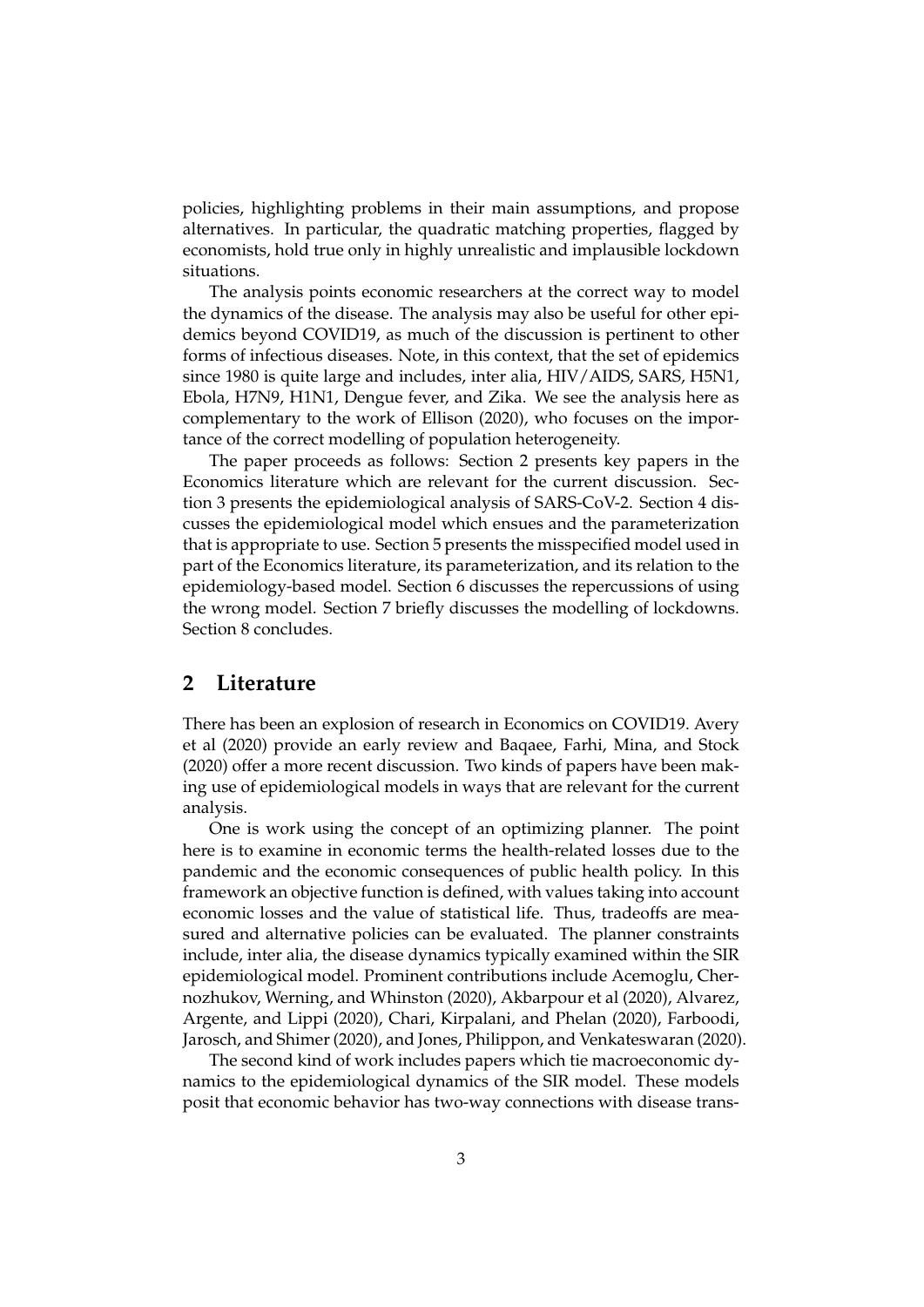mission. Notable contributions include Eichenbaum, Rebelo, and Trabandt (2020), and Krueger, Uhlig, and Xie (2020). Within the latter strand, the sectorial model of Kaplan, Moll, and Violante (2020) is notable for its careful analysis.

Depending on the exact formulation, we show below how erroneous use – which has been the case in some, but not all of the papers – might lead to work with misspecified models, with substantial consequences for policy. Two key properties of disease dynamics, its scale and speed, are at the center of misspecification.

## **3 Epidemiological Analysis of the SARS-CoV-2 Transmission Timescales**

At the core of many mathematical frameworks for modeling the spread of infectious diseases such as COVID19, lie key timescales which characterize the transmission of the disease between individuals, as well as its progression within an infected individual. These concepts are at the foundation of the renewal equation approach, advanced by Lotka (1907), and the compartmental model approach, proposed by Kermack and McKendrick (1927). In what follows we present these approaches briefly. For a description of the evolution of the literature and a mathematical treatment of the equivalence of the two approaches, see Champredon, Dushoff, and Earn (2018).

#### **3.1 The Generation Interval and the Renewal Equation**

The most basic timescale is known as the generation interval and is defined on an infector-infectee pair as the time passed between their corresponding infections. The exact duration of the generation interval is hard to quantify, since transmission time is not observed. The observed quantity is the serial interval, which measures the time between symptoms onset in the pair. Inferring the generation interval from the serial interval requires knowledge of the incubation period, defined as the time from infection to symptoms onset. These timescales vary significantly between individuals, and are better represented as probability density functions (PDFs). References to key studies and details on these timescales are provided in Bar-On et al (2020).

Once inferred, the distribution of generation intervals is used for modeling the disease by the Lotka-Euler renewal equation (see Lotka (1907)):

$$
I(t) = \int_0^\infty I(t-\tau) \cdot \beta(\tau, t) d\tau \tag{1}
$$

where *I*(*t*) is the number of infected people at calendar time *t*, and  $\beta(\tau, t)$ is the transmission rate of people in day  $\tau$  after their infection. The latter,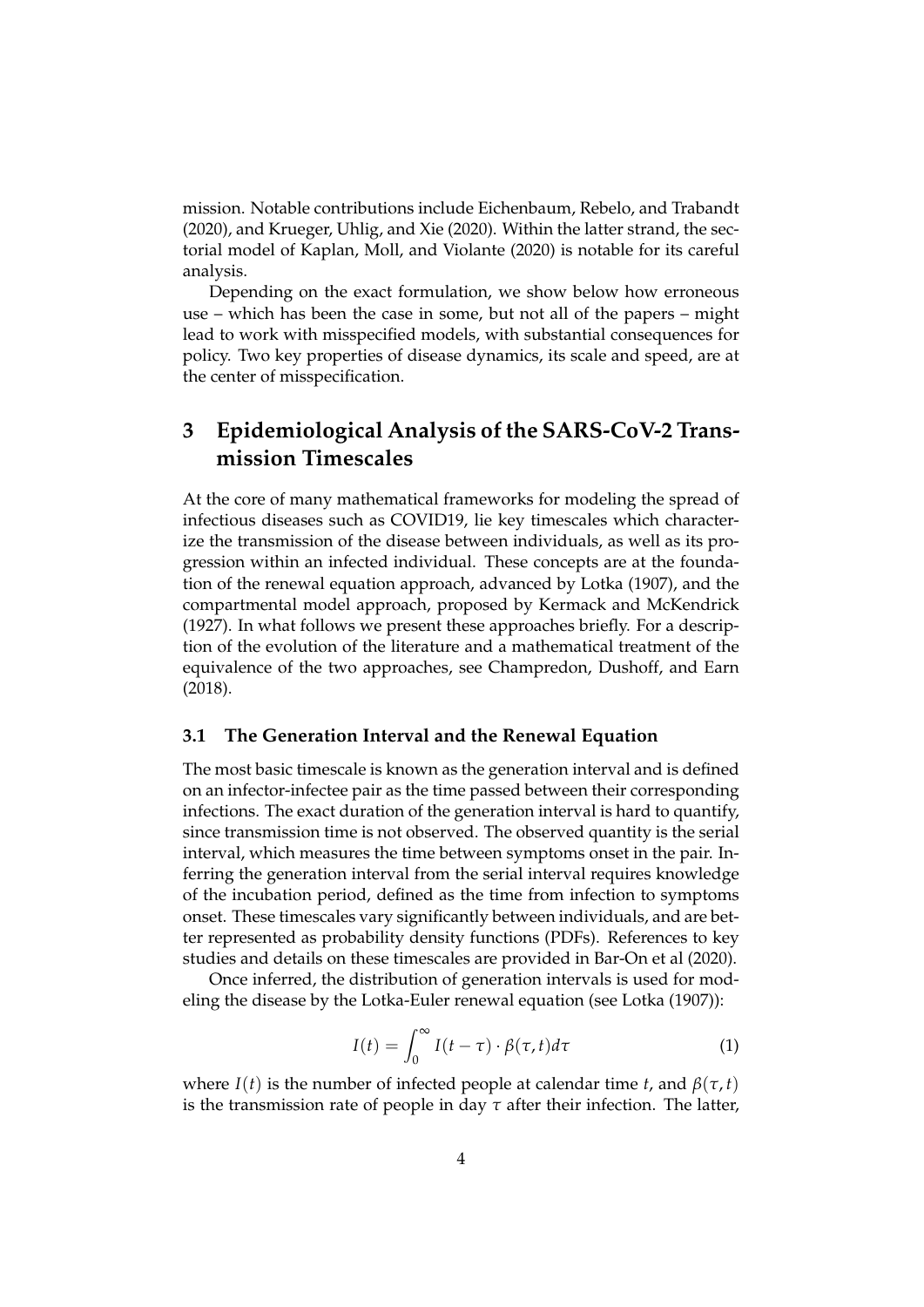also called the infectiousness profile, is the generation interval PDF, *g*(*τ*), scaled by the reproduction number  $\mathcal{R}_t$ , which is the average number of people infected by a person:<sup>1</sup>

$$
\beta(\tau,t) = \mathcal{R}_t \cdot g(\tau) \tag{2}
$$

#### **3.2 The Compartmental Approach**

An equivalent modeling approach discretizes the infectiousness profile by splitting it up into distinct compartments – the Exposed (*E*), Infectious (*I*), and Resolved (*R*), namely the Susceptible-Exposed-Infectious-Resolved (*SEIR*) model. An infected individual spends some time in each compartment before moving to the next, and is only infectious when in the *I* compartment, with a transmission rate of  $\beta(t)$ . The times spent in the *E* and *I* compartments are known as the latent<sup>2</sup> and infectious periods, respectively, and the reproduction number,  $\mathcal{R}_t$ , is thus  $\beta(t)$  times the latter. The *SEIR* model is described by the following differential equations:

$$
\dot{S}(t) = -\beta(t) \cdot I(t) \cdot S(t) \tag{3}
$$

$$
\dot{E}(t) = \beta(t) \cdot I(t) \cdot S(t) - \sigma E(t) \tag{4}
$$

$$
\dot{I}(t) = \sigma E(t) - \gamma I(t) \tag{5}
$$

$$
\dot{R}(t) = \gamma I(t) \tag{6}
$$

where *S*, *E*, *I* and *R* are the fractions of the population in the respective compartments,  $\beta(t)$  is the transmission rate during the infectious period, *σ* is transition rate from *E* to *I* and *γ* is the transition rate from the *I* to *R*. The time spent in the *E* and *I* compartments is exponentially distributed with a mean of  $1/\sigma$  and  $1/\gamma$ , respectively. The durations of the latent and infectious period are distributed according to the PDFs:

$$
T_L(t) = \sigma e^{-\sigma t}; \ T_I(t) = \gamma e^{-\gamma t} \tag{7}
$$

Exponentially distributed periods capture the mean but not the mode of the biologically accurate distributions, as most people stay longer than zero time at each stage. Therefore, we split the *E* and *I* compartments into two sub-compartments and double the rate of transition. Now, the latent and infectious periods are the sum of the time spent in the  $E_1$  and  $E_2$  or  $I_1$  and *I*<sup>2</sup> sub-compartments, respectively, and their distributions are thus the sum

<sup>&</sup>lt;sup>1</sup>We use  $\mathcal{R}_t$  for the reproduction number at date *t* and omit the time subscript when time-variability is not essential for the issue at hand.

<sup>&</sup>lt;sup>2</sup>Not to be confused with the incubation period, which is the time it takes from infection to symptoms onset.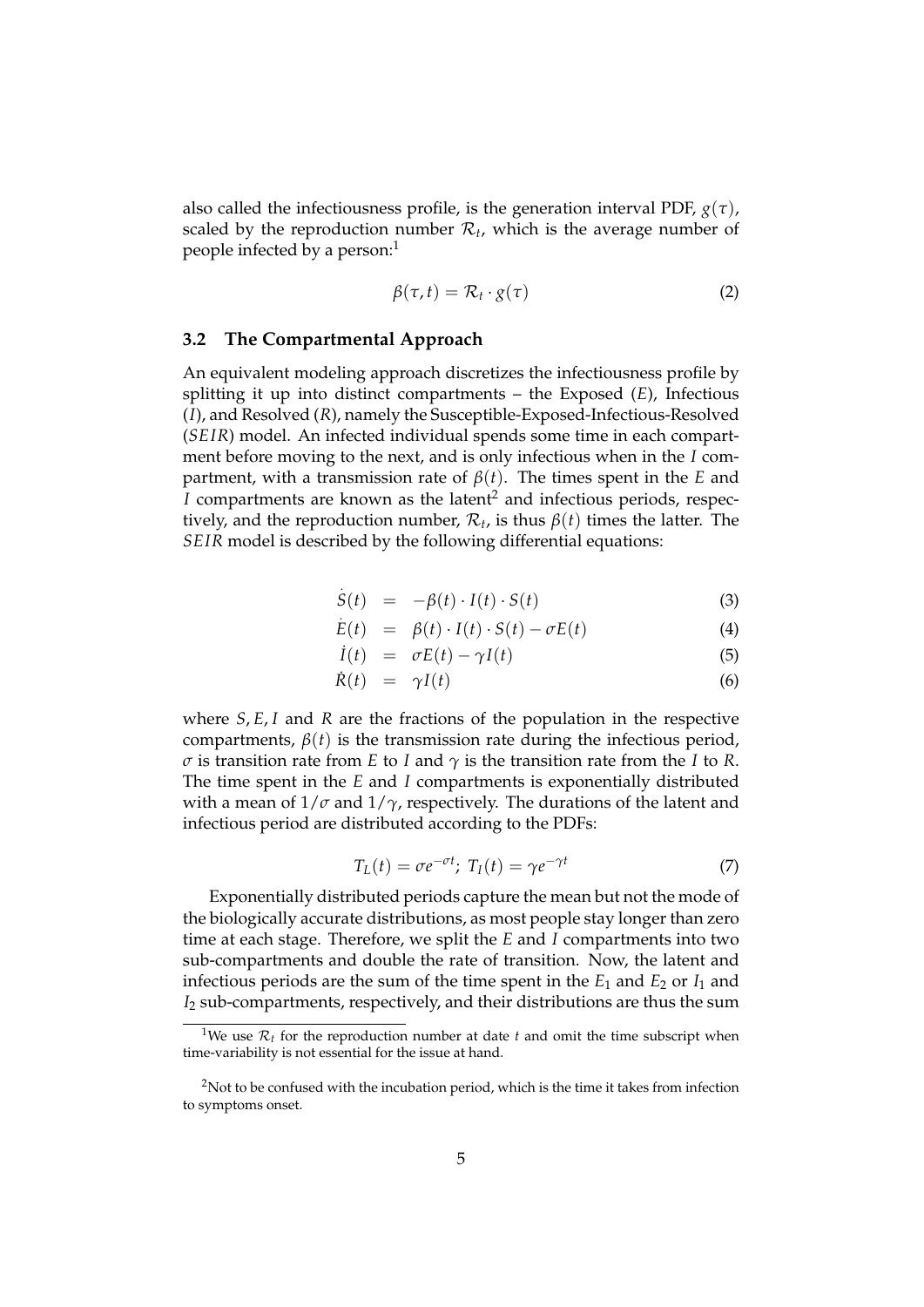of exponentially distributed random variables, a special case of the Gamma distribution, known as the Erlang distribution. This type of augmented model is known as the *SEIR*-Erlang model, and the corresponding PDFs for the latent and infectious periods are:

$$
T_L(t) = (2\sigma)^2 t e^{-2\sigma t}; \ T_I(t) = (2\gamma)^2 t e^{-2\gamma t}
$$
 (8)

The means of these distributions remain  $1/\sigma$  and  $1/\gamma$ , but now the modes are near the means.

## **4 A Model Based on the Epidemiological Evidence**

We analyze the evolution of the disease in two complementary blocks – infection transmission and clinical progression. The infections transmission block is characterized by the SEIR-Erlang model discussed above, reflecting the epidemiological properties of COVID19. The clinical block characterizes the development of symptoms, hospitalization, ICU admission and recovery or death and is needed to describe the dynamics within the public health system.

#### **4.1 The SEIR-Erlang Block**

Graphically, this model is represented in panel a of Figure 1.

#### **Figure 1**

The following equations describe this block. Throughout, all stock variables are expressed as a fraction of the population.

$$
\dot{S}(t) = -\beta(t) \cdot (I_1(t) + I_2(t)) \cdot S(t) \tag{9}
$$

$$
\dot{E}_1(t) = \beta(t) \cdot (I_1(t) + I_2(t)) \cdot S(t) - 2\sigma E_1(t) \tag{10}
$$

$$
\dot{E}_2(t) = 2\sigma E_1(t) - 2\sigma E_2(t) \tag{11}
$$

$$
\dot{I}_1(t) = 2\sigma E_2(t) - 2\gamma I_1(t) \tag{12}
$$

$$
\dot{I}_2(t) = 2\gamma I_1(t) - 2\gamma I_2(t) \tag{13}
$$

$$
\dot{R}(t) = 2\gamma I_2(t) \tag{14}
$$

#### **4.2 The Clinical Block**

The clinical block describes the clinical progression of the disease and the progression of new cases through the healthcare system, depending on the development and severity of symptoms. We postulate the following. Once infected, a person enters an incubation period , a *P* state, during which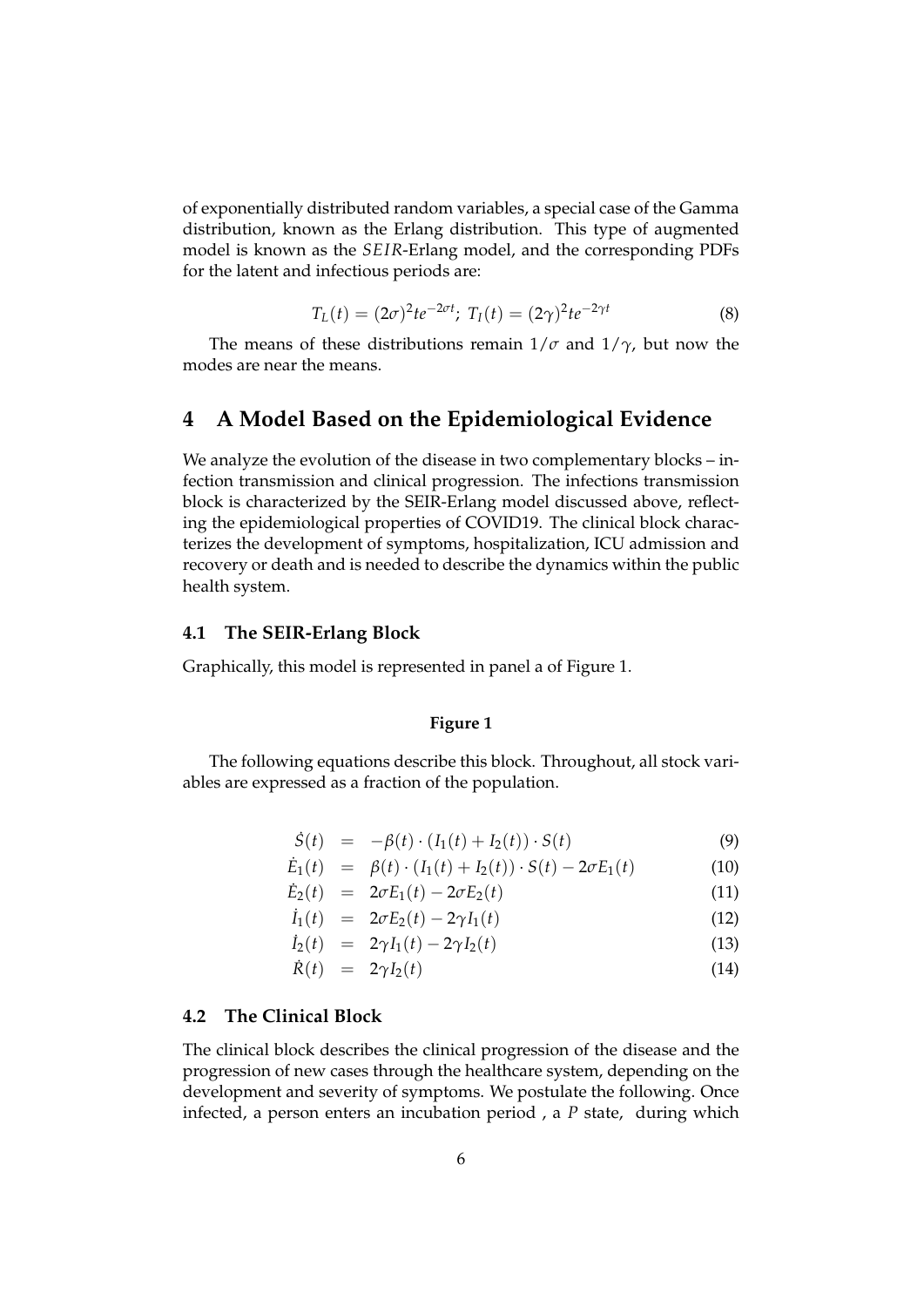there are no symptoms, lasting for  $1/\theta_P$  on average. Following it, a person either remains asymptomatic (*O*) or develops symptoms (*M*). Denote the share of asymptomatic cases by  $\eta$ . The others  $(1 - \eta)$  develop symptoms, and with probability  $\zeta$  are hospitalized (*H*). A given share  $\pi$  of patients develop conditions requiring transition to ICU (denoted *X*). Once in ICU, a fraction  $\delta(\cdot)$  dies. We specify the death probability, once in ICU as:

$$
\delta(X(t), \overline{X}) = \delta_1 + \delta_2 \cdot \frac{\mathbf{I}(X(t) > \overline{X}) \cdot (X(t) - \overline{X})}{X(t)}
$$
(15)

where  $\overline{X}$  denotes ICU capacity and **I** is the indicator function.

At any stage, a person may recover (*C*). The clinical block is represented graphically in panel b of Figure 1.

The analytical description of the symptomatic branch is:

$$
\dot{P}(t) = \beta(t) \cdot (I_1(t) + I_2(t)) \cdot S(t) - \theta_P \cdot P(t) \tag{16}
$$

$$
\dot{M}(t) = (1 - \eta) \cdot \theta_P \cdot P(t) - \theta_M \cdot M(t) \tag{17}
$$

$$
\dot{H}(t) = \xi \cdot \theta_M \cdot M(t) - \theta_H \cdot H(t) \tag{18}
$$

$$
\dot{X}(t) = \pi \cdot \theta_H \cdot H(t) - \theta_X \cdot X(t) \tag{19}
$$

$$
\dot{D}(t) = \delta(X(t)) \cdot \theta_X \cdot X(t) \tag{20}
$$

The parameters  $\theta_P$ ,  $\theta_M$ ,  $\theta_H$ , and  $\theta_X$  relate to the average time that passes between the stages of infection, symptoms onset, hospitalization, ICU admission, and death, respectively.

### **4.3 Connection to Economic Analysis**

We posit that the number of people who can work daily,  $N(t)$ , is given by:

$$
N(t) = l \cdot \rho \cdot (1 - D(t) - X(t) - H(t) - \phi M(t))
$$
 (21)

where  $0 < l < 1$  is the employment fraction out of the total population,  $0 < \rho \leq 1$  is the fraction able to work given any policy restrictions, and  $0 \leq \phi \leq 1$  is the fraction of people with symptoms who do not work. If  $\phi = 1$ , anyone who develops symptoms self-isolates immediately and does not work.

### **4.4 Parameterization**

The parameterization of this model needs to be both epidemiologicallyand clinically-based. In Table 1 we present the relevant values for the two blocks, where we rely on the analysis in Bar-On et al (2020) and sources in the epidemiological and medical literatures.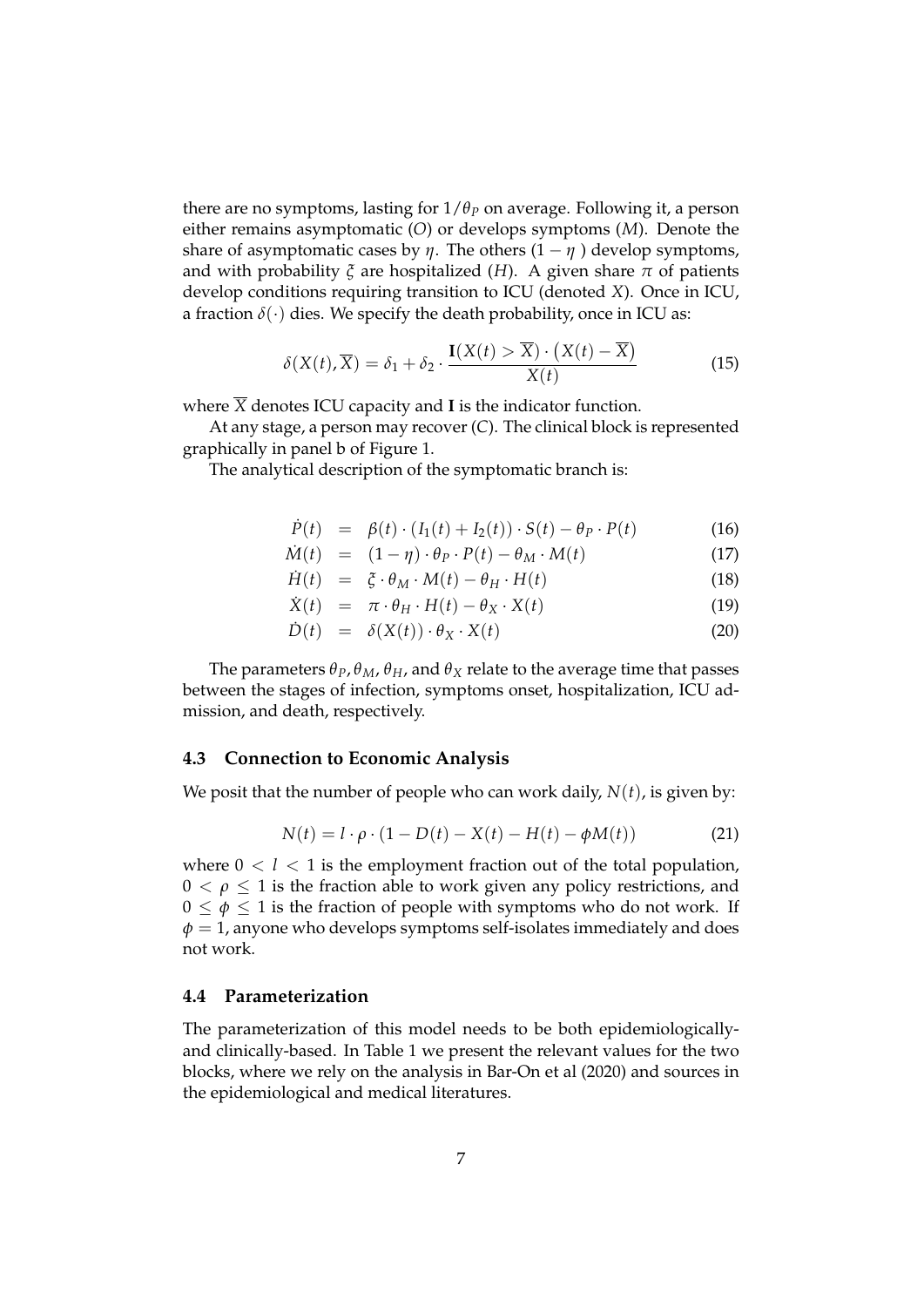#### **Table 1**

Note that:

(i) The transmission rate  $\beta(t) = \gamma \cdot \mathcal{R}_t$  depends on the regime – either lockdown –  $\gamma \cdot \mathcal{R}_L$ , or out of lockdown (work) –  $\gamma \cdot \mathcal{R}_W$ .

(ii) The implied Infection Fatality Rate (IFR) is 0.8%,consistent with the estimates of the Imperial College COVID19 Response Team (2020).

Additionally, based on Bar-On et al (2020), we set  $\delta_1 = 0.5$ . In the U.S. economy, ICU capacity is  $\overline{X} = 1.8 \times 10^{-4}$ , based on an estimate of approximately 58, 100 ICU beds by the Harvard Global Health Institute.<sup>3</sup> Finally, following Kaplan, Moll, and Violante (2020), we set  $\delta_2 = 0.5$ .

## **5 Alternative Specifications**

The overwhelming majority of Economics papers on COVID19 model both clinical outcomes and infections dynamics within a single block. In many cases its calibration is anchored by two numbers that pertain to two separate processes – the spread of the disease and its clinical progression:

a. The reproduction number  $\mathcal{R}_t$ , often calibrated at 2.50, following various sources, for example CDC estimates.<sup>4</sup>

b. Duration till death. It takes on average 18-19 days to die from COVID19, once one gets infected (Imperial College COVID-19 Response Team (2020)).

We proceed by presenting a widely-used model (*SIR*) and its calibration, a modification (*SIRD*) designed to better capture the epidemiology of the disease, and then discuss the relations between the different specifications.

### **5.1 The Widely-Used SIR Model**

Economists modelling the dynamics of COVID19 have mostly been using versions of an *SIR* model with the following structure.

$$
\dot{S}(t) = -\beta(t) \cdot I(t) \cdot S(t) \tag{22}
$$

$$
\dot{I}(t) = \beta(t) \cdot I(t) \cdot S(t) - \gamma I(t) \tag{23}
$$

$$
\dot{R}(t) = \gamma I(t) \tag{24}
$$

Whenever numbers of deceased and recovered are needed the following equations are used:

<sup>3</sup>See https://globalepidemics.org/our-data/hospital-capacity/

<sup>4</sup>https://www.cdc.gov/coronavirus/2019-ncov/hcp/planning-scenarios.html#table-1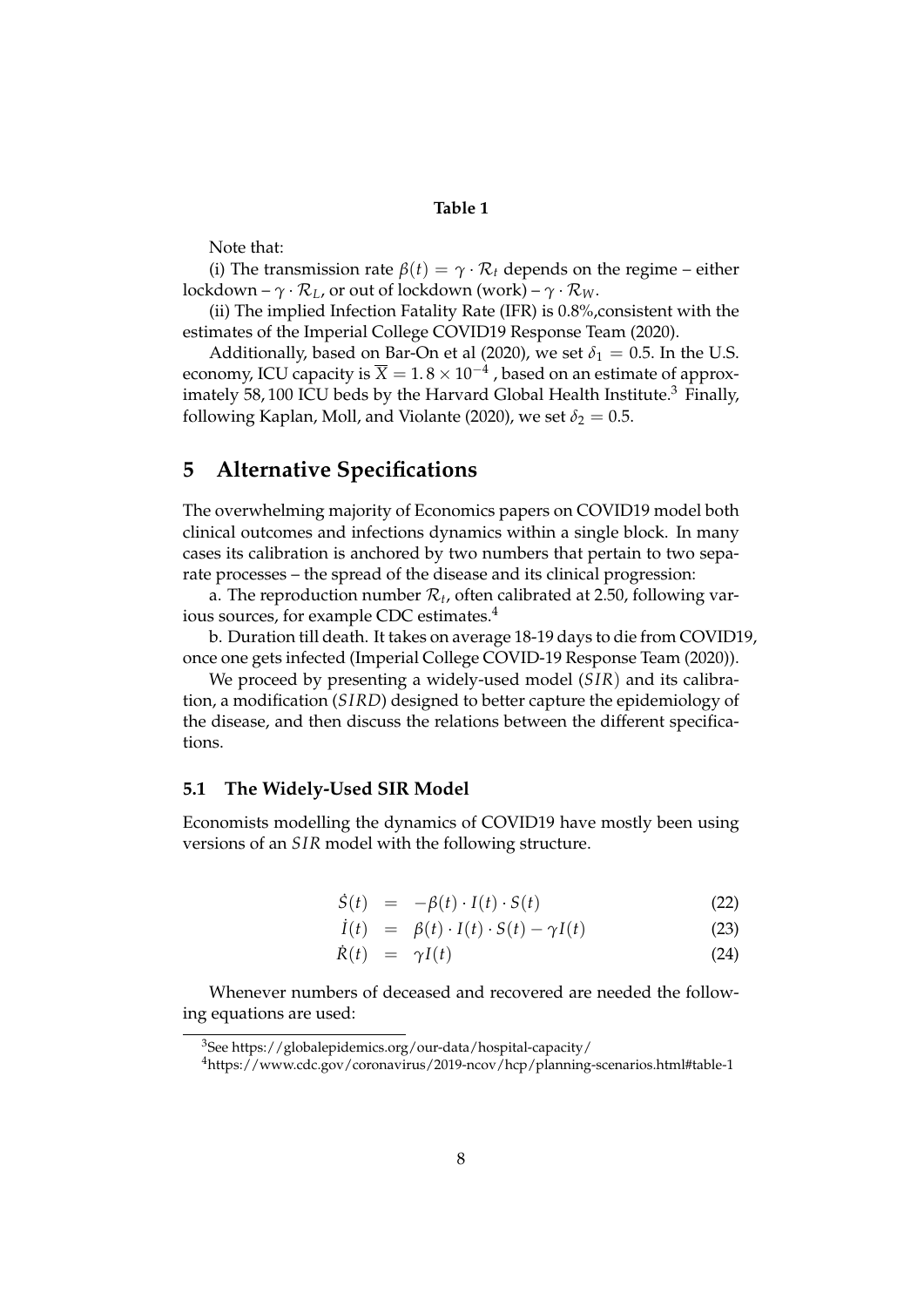$$
\dot{D}(t) = \mu \dot{R}(t) \tag{25}
$$

$$
\dot{C}(t) = (1 - \mu) \dot{R}(t) \tag{26}
$$

where *D* is deceased, *C* is recovered and  $\mu$  is the infection fatality rate.

The resulting prevalent calibration is:

$$
1/\gamma=18\Longrightarrow \gamma=1/18
$$

$$
\beta = \mathcal{R} \cdot \gamma = 2.50 \cdot 1/18 = 0.139
$$

Thus:

a. The duration of the disease till death is exactly the duration of the Infected stage, and it is 1/*γ*.

b. The infection transmission rate *β* is pinned down by both R and the length of the infectious stage.

#### **5.2 The SIRD Model**

The specification above contradicts two facts established in the epidemiological analysis of COVID19 and shown in Table 1:

a. There is a latency period of around 3 days in which people infected are not infectious.

b. People are infectious for a short period of time (4 days on average), though it may take longer till one recovers or dies.

To tackle the second issue, some economists modify the *SIR* model, replacing equation (24) by:

$$
\dot{R}(t) = \gamma I(t) - \theta \cdot R(t) \tag{27}
$$

where *θ* defines the duration of the resolving stage *R*. Also, replacing equations (25)-(26), one gets:

$$
\dot{D}(t) = \mu \cdot \theta \cdot R(t) \tag{28}
$$

$$
\dot{C}(t) = (1 - \mu) \cdot \theta \cdot R(t) \tag{29}
$$

This model is denoted *SIRD* and is calibrated to match the above targets:

$$
\gamma = 1/7
$$

$$
\theta = 1/11
$$

$$
\beta = \mathcal{R} \cdot \gamma = 2.5 \cdot 1/7 = 0.357
$$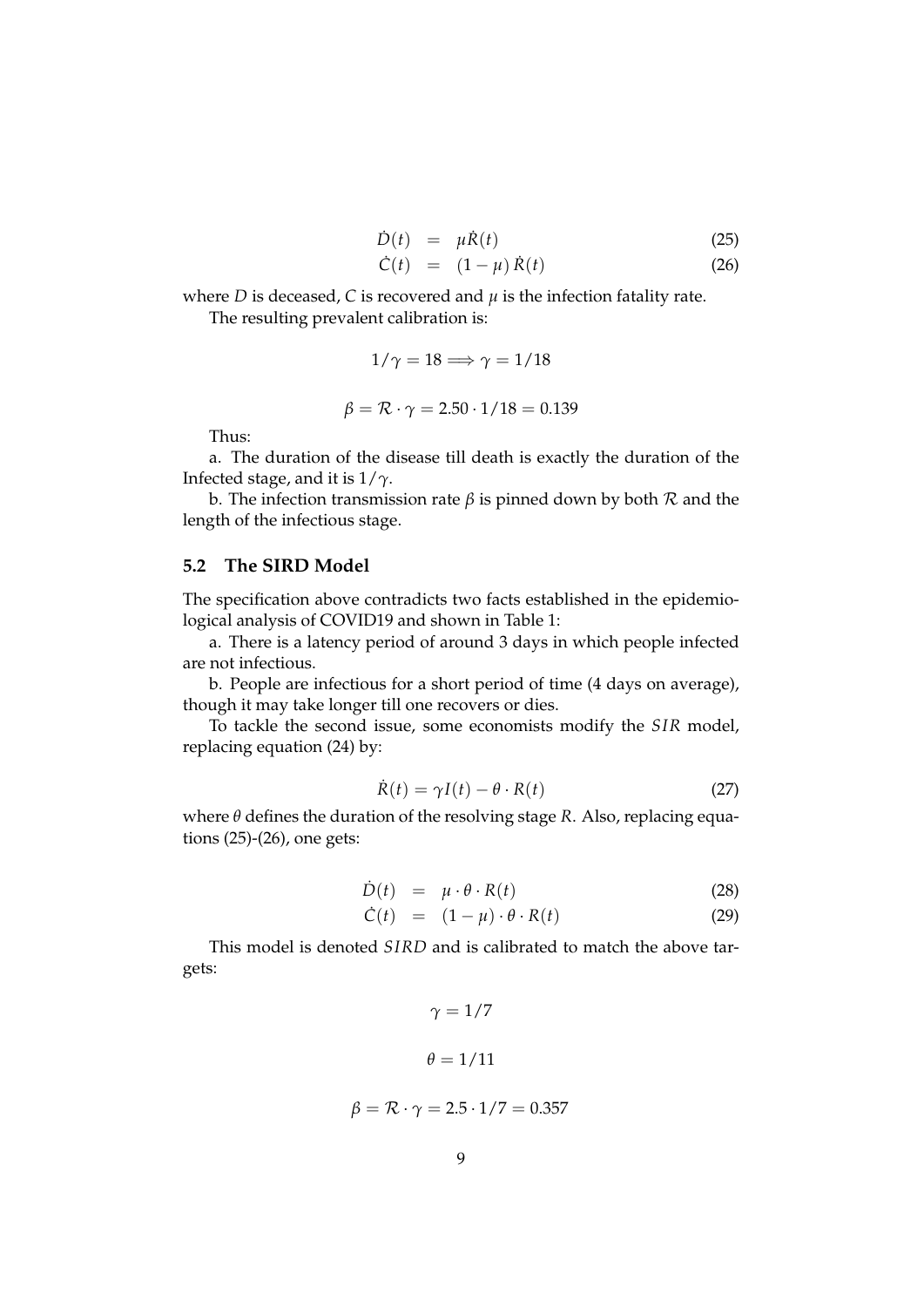#### **5.3 Relations Between the Specifications**

We consider four different model specifications:

a. models (i) + (ii) – the full *SEIR*-Erlang model, discussed above in Section 4; we look at both our preferred specification of two sub-compartments (model i, denoted  $SEIR - 2$ , see sub-section 4.1), and a simpler variant (model ii, denoted *SEIR*, see equations (3)-(6) in sub-section 3.2);

b. model (iii) – the widely-used *SIR* model parameterization discussed in sub-section 5.1;

c. model (iv) – the *SIRD* model of sub-section 5.2.

Figure 2 illustrates these different specifications and presents the values given to the key parameters.

#### **Figure 2**

The key difference between the models lies in the implied transmission rate  $β$ , as seen in the fourth row of the table in Figure 2. Specifications that assume a long infectious period have to posit a low transmission rate *β* in order to match a particular value of  $R$ , while specifications that assume the epidemiologically-grounded short infectious period, posit a higher *β*.

The separation of the infection generation block from the clinical block lies at the heart of the differences between the widely-used *SIR* parameterization and the benchmark *SEIR* – 2 model or its simplified counterpart *SEIR*. Targeting two separate timescales with one parameter (*γ*) has important implications. The *SIRD* model presented in sub-section 5.2 alleviates the problem somewhat by adding a parameter *θ* thus enabling separate targeting of  $R$  and duration-till-death.

## **6 The Implications of Misspecification**

We explore the implications of the different dynamics inherent in the models shown in Figure 2.

#### **6.1 Key Features of the Disease**

The length of the infectious period, governed by  $\gamma$ , has important effects on implied epidemic dynamics. At the start of the epidemic  $S(t) \simeq 1$ . The *SIR* model of sub-section 5.1 has the following approximate solution for *I* using equation (23):

$$
I\left(t\right) = I\left(0\right)e^{\lambda t} \tag{30}
$$

where  $\lambda = \beta(t) - \gamma = \gamma(\mathcal{R}_t - 1)$ .

As seen in Figure 2, different calibrations imply very different disease growth rates. While all models, except for *SIR*, imply daily disease growth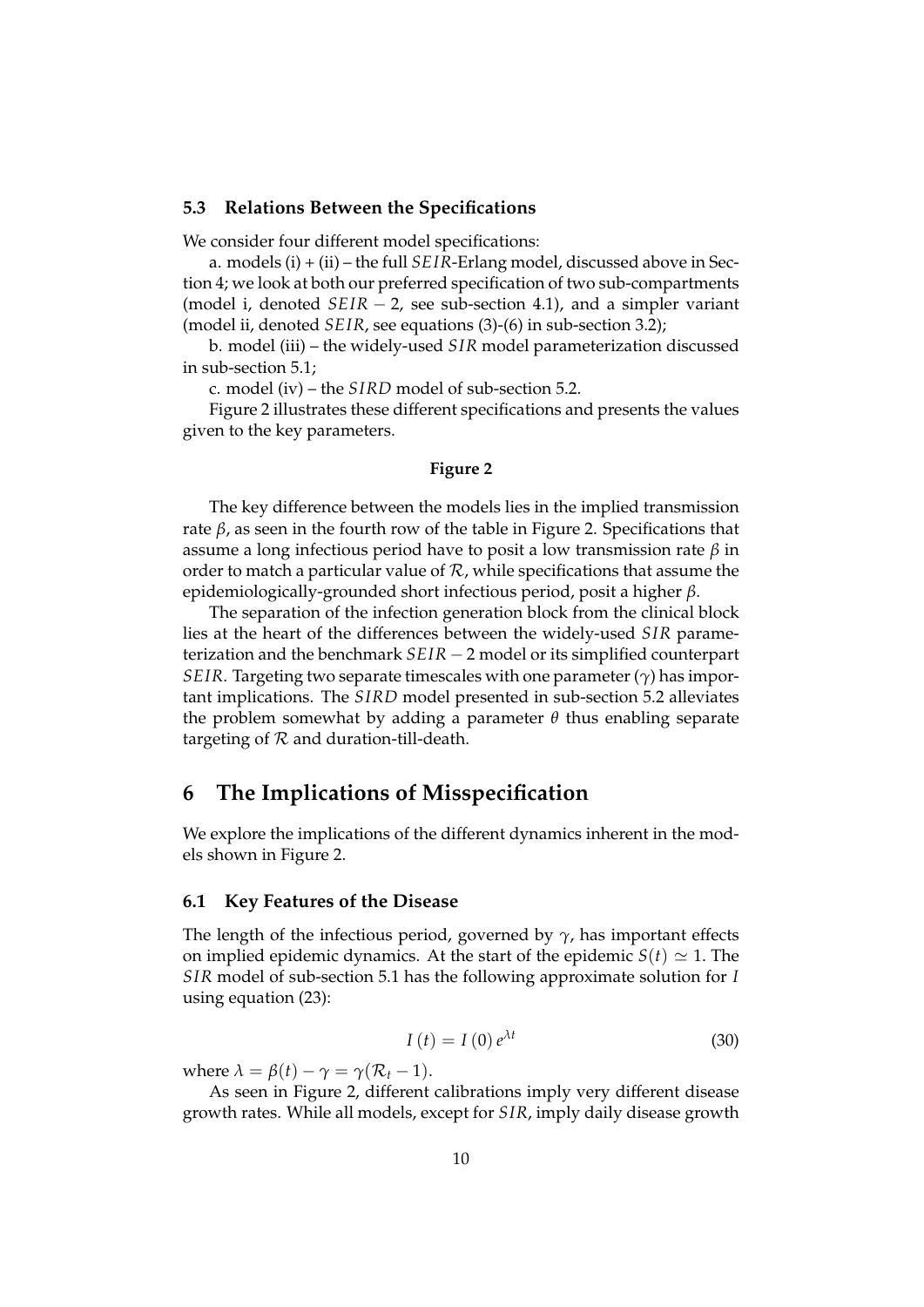rates of 17% 21% (doubling every 3.2 4.2 days), the widely-used *SIR* implies a growth rate of 8% (doubling every 8.3 days). Panels a and b in Figure 3 illustrate the development of the disease, as measured by the stock of infectious and exposed people (panel a) and hospitalized in ICU (panel b), under the different models.

#### **Figure 3**

a. *Slow disease in the widely-used SIR.* From Figure 3 and Table 1 one sees that a specification with a very long infectious period – the *SIR* model with *γ* = 1/18 – implies a much lower transmission rate  $β$  and therefore much slower disease progression; the epidemic is spread out in time, and the maximal number of infected at a given point in time reaches 24% of the population on day 120. It takes almost 330 days for the epidemic to die out.

b. *Faster dynamics in SEIR and SIRD.* By contrast, specifications with a relatively short infectious period, the *SEIR* models and the *SIRD* model, imply much faster dynamics. The epidemic starts aggressively and cases rise very fast, reaching the peak on days 59 (for *SEIR*), 56 (for *SEIR*  $-$  2), and 49 (for *SIRD*). The epidemic also dies off quickly; there are hardly any people in *I* after day 120, and the entire episode ends twice as fast as under the *SIR* model calibration.

c. *Scale of the disease*. In the *SEIR* 2 model with two sub-compartments, more people are infected before herd immunity is attained, and so a higher level of disease is reached. At the peak, the number of infectious/exposed people reaches over 27% of the population (a difference of 3.5% relative to the other models, or 11.6 million people in the case of the U.S). This can be seen in the higher peak of the red lines in *I* and in *X* in Figure 3 and in the numbers presented in panel c of Table 2.

d*. Effects on ICU utilization.* Panel b of Figure 3 shows that with a slow moving disease, implied by a long infectious period, ICU capacity is breached on day 82, and peak demand exceeds capacity by a factor of 7, whereas in the epidemiological-grounded model it is breached much earlier, on day 41, and peak demand exceeds capacity by a factor of 14.

These numbers pertain to an unmitigated disease and do not correspond to real world data, where suppression measures have been undertaken.

e. *Role of the latent period.* Ignoring the short latent period (*E*), as in *SIR* and *SIRD*, has moderate effects on epidemic dynamics. In *SIRD*, relative to the two *SEIR* models, the epidemic develops somewhat faster at the beginning, because there is no delay between the moment a person becomes infected and the moment he or she starts spreading the disease.

f. *The role of sub-compartments.* Division of *I* and *E* into sub-compartments and their number has some effects on both the speed and the scale of the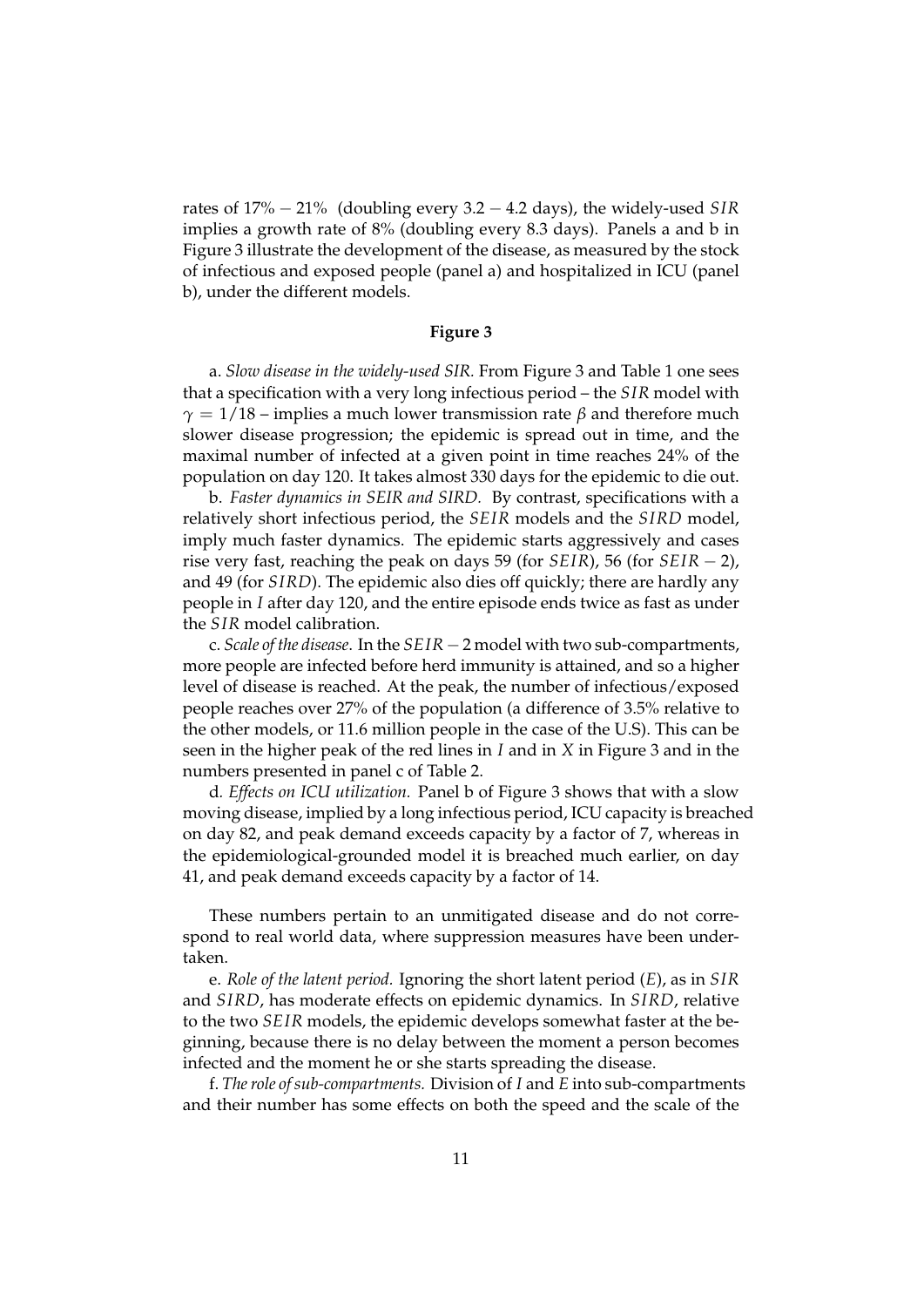disease. Using only one compartment for *I* and *E* implies dynamics such that most of the people exposed become infectious immediately and most of the infected recover immediately. This is counter-factual. When the disease is rising, each compartment and sub-compartment is more populated that the compartment following it.

The underlying dynamics (not shown) are that in the *SEIR* model, the disease slows down with the number of *E* sub-compartments and speeds up with the number of *I* sub-compartments; when both *E* and *I* sub compartments are increased, the combined effect depends on model parameters. Specifically, in COVID19 where  $\gamma < \sigma$ , the disease speed is faster when increasing the number of both sub-compartments in *E* and *I*.

g. *Implications for initial conditions.* Under equal initial conditions, it takes much more time for the epidemic to gain pace under the widely-used *SIR* model than under  $SEIR - 2$ . One can try to 'circumvent' this problem by assuming a higher initial seed of the infection. Panel c of Figure 3 compares the  $SEIR - 2$  model with initial seed of  $10^{-4}$  and the *SIR* model with initial seed of  $10^{-2}$ . It shows that assuming a higher initial seed does place *SIR* on the same timescale as  $SEIR - 2$  in terms of the length of the entire episode and timing of the peak. However, two problems remain. First, at peak, the implied number of infectious individuals is still way lower under *SIR*, which distorts the problem of a policymaker constrained by a number of hospital/ICU beds. Second, assuming a seed of 1% of the population implies, in terms of the U.S. economy, that the epidemic has started when over 3.3 million people were infected. This is a highly implausible assumption, given actual data on known cases and on deaths.

#### **6.2 Initial Disease Dynamics and the Reproduction Number**

As mentioned, the Lotka–Euler equation is used in epidemiology to study disease growth. The reproduction number,  $\mathcal{R}$ , can be extracted from the initial growth rates of the disease. Following Wallinga and Lipsitch (2007), the characteristic equation of Lotka-Euler is given by:

$$
1 = \int_0^\infty e^{-\lambda \tau} \cdot \beta(\tau) d\tau \tag{31}
$$

Using equations  $(1)$ ,  $(2)$ ,  $(30)$ , and  $(31)$  they get:

$$
\frac{1}{\mathcal{R}} = \int_0^\infty e^{-\lambda \tau} g(\tau) d\tau \tag{32}
$$

The term on the right-hand side of equation (32) is both the Laplace transform of the function  $g(\tau)$  and the moment generating function  $M(\lambda)$ of the distribution *g*(*τ*).

Thus: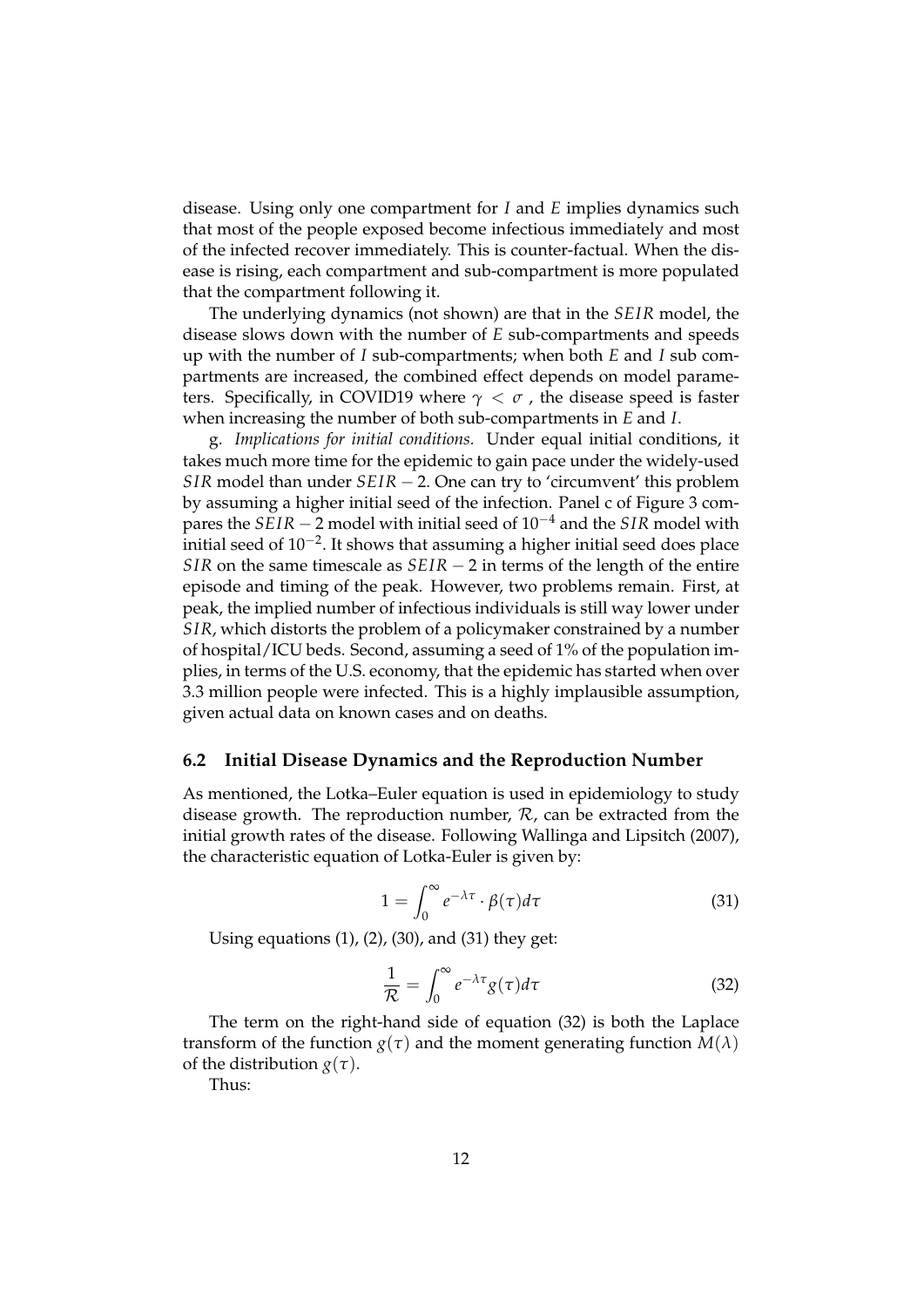$$
M(\lambda) = \int_0^\infty e^{\lambda \tau} g(\tau) d\tau \tag{33}
$$

and so:

$$
\mathcal{R} = \frac{1}{M(-\lambda)}\tag{34}
$$

Wallinga and Lipsitch (2007) go on to show the explicit expression for R using different formulations of *g*(*τ*).

For the case of the *SIR* model and *SIRD*:

$$
\mathcal{R} = 1 + \frac{\lambda}{\gamma} \tag{35}
$$

For *SEIR*:

$$
\mathcal{R} = \left(1 + \frac{\lambda}{\gamma}\right) \left(1 + \frac{\lambda}{\sigma}\right) \tag{36}
$$

For *SEIR* model with *m*, *n* sub-compartments it is given by (using equation 4 in Wearing et al (2005)):

$$
\mathcal{R} = \frac{\lambda \left(\frac{\lambda}{\sigma m} + 1\right)^m}{\gamma \left(1 - \left(\frac{\lambda}{\gamma n} + 1\right)^{-n}\right)}
$$
(37)

Once the value of  $\lambda$  is known, Figure 2 provides numerical values for all other parameters needed to compute R.

One concludes that even if one were to recover the reproduction number R from data on disease speed  $λ$ , the incorrect value of  $γ$  still leads to erroneous results for *β*.

#### **6.3 Implications for an Optimizing Planner Problem**

In order to illustrate the consequences of the wrong parameterization of *γ*, in particular for the number of deaths and breach of ICUs, we use an optimizing planner model. The planner minimizes the following loss function:

$$
\min \int_{t=0}^{\infty} e^{-rt} \left( \frac{Y(t)}{N(t)} \left( N^{ss} - N(t) \right) + \chi \dot{D}(t) \right) dt \tag{38}
$$

The loss function is minimized in PDV terms (*r* is the discount rate) over the infinite horizon, where at finite point  $T_V$  (set at 540 days) the vaccine is found and the pool of susceptibles drops to zero, so that the disease stops growing. The loss function includes both lost output *Y*, due to a decline in employment *N* relative to steady state, and the value (with parameter  $\chi$ )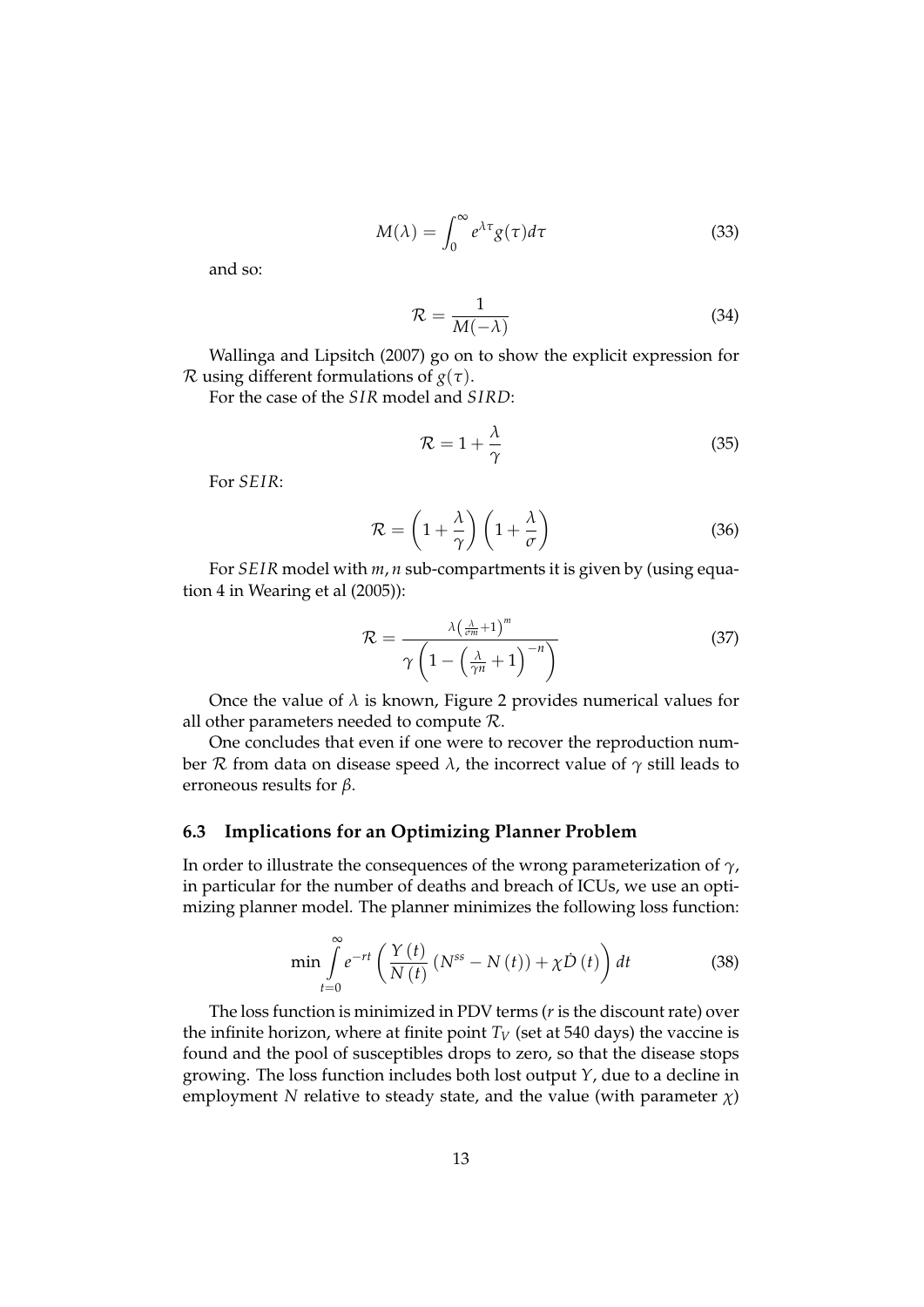of lost life. The latter is affected by the breach of ICU modelled in equation (15) above.

To work within a realistic but simple set-up, we let the planner decide on when to start and stop a full lockdown. In Alon et al (2020) we allow for alternative lockdown strategies and for more choices of timing. We use the parameterization of Table 1 and start with  $\mathcal{R}_t$ =2.50 consistent with the findings of Jones and Villaverde (2020). Following the review of the literature in Karin et al (2020) and their estimates, we use R*<sup>L</sup>* = 0.80 for the lockdown period and  $\mathcal{R}_W = 1.50$  thereafter. Referring to the U.S. economy, we use  $\rho = 0.7$  for the fraction of workers able to work in a lockdown, using evidence cited in Alon et al (2020), and  $\chi = 85.7$  for the value of lost life following Hall, Jones, and Klenow (2020) and Greenstone and Nigam  $(2020).5$ 

We solve the planner problem for the optimal start and stop dates of lockdown with the afore-cited *SIR* model plugged into the infection transmission block. We subsequently compare results across two scenarios using the same policy plan: (i) The true model of the disease is in accordance to plan ('planned'), and (ii) The true model of the disease is  $SEIR - 2$  ('realized'). Such comparison gives a sense of the cost of errors made when using the wrong model and parameter values.

#### **Figure 4**

In both scenarios, lockdown is set between days 75 and 147. In the first scenario, following the blue lines, one can see that in lockdown a small breach of ICU capacity occurs; in panel b of Figure 4, *X* attains  $2.4 * 10^{-4}$ while  $\overline{X} = 1.8 \times 10^{-4}$ . This is followed by a decline in infections. Following the release there is a smaller second wave, which does not breach ICU capacity. The disease declines to below 0.5% on day 454 and the cumulative death toll is 0.43%, 1.43 million people in U.S. terms. Loss is 0.42 in PDV, annual GDP terms, out of which 0.06 is loss of output, and 0.36 is loss of life.

What is the planner doing? A long lockdown to suppress the disease until a vaccine is found is too expensive. Therefore the planner tries to minimize death by trying to avoid both breaching the ICU limit and overshooting the herd immunity threshold  $(S^* = 0.66)$  for  $\mathcal{R}_W = 1.50$ . Optimal lockdown balances moderate ICU breach with moderate overshooting

> $\chi$  =  $\frac{expected \text{ years remaining} \cdot \text{value of statistical life}}{Y}$ *Y POP*  $=\frac{14*400,000}{65,351} = 85.7$

 $\overline{5}$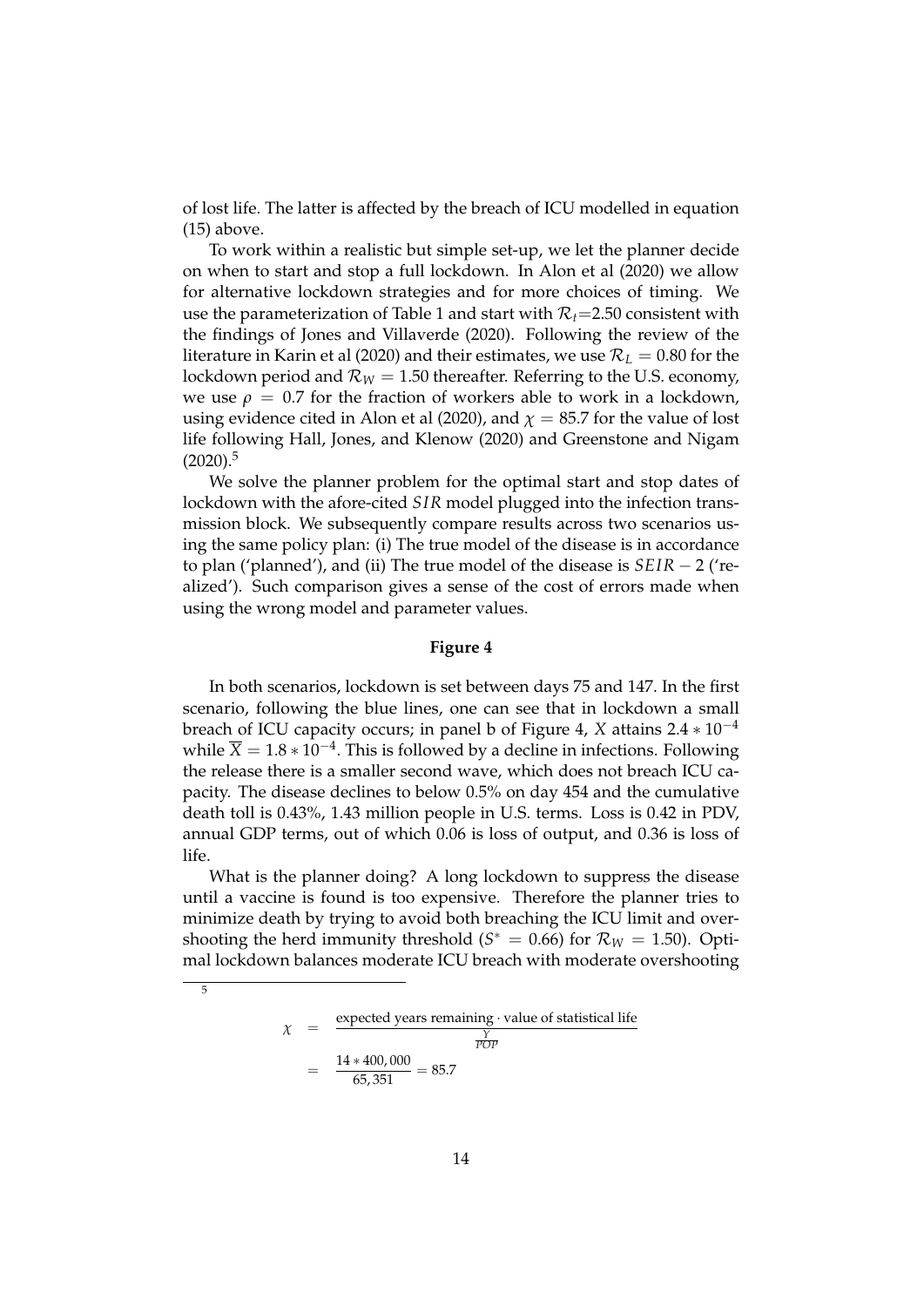$(S(T_V) = 0.48 \text{ vs. } S^* = 0.66)$ . The two-wave pattern is consistent with outcomes observed during the 1918 influenza pandemic in the locations that implemented NPIs early on (Hatchett, Mecher, and Lipsitch (2007)).

In the second scenario, the planner is mistaking the speed of the disease and thus the severity of the situation. Most of the outbreak happens before lockdown is imposed. The epidemic rages unmitigated and declines to below 0.5% on day 81. The overshooting is huge, with  $S(T_V) = 0.11$  vs.  $S^* = 0.66$ . Following the red lines, one can see the enormous breach of ICU capacity; *X* attains  $24 \times 10^{-4}$ , ten times the value above. The number of deaths increases to 12, 962 per 1 million, out of which 5, 859 per 1 million are due to the breaching of ICU capacity, and the cumulative death toll is 1.29%, 4.28 million people in U.S. terms. Loss is 1.18 in annual GDP PDV terms, out of which 0.08 is loss of output and 1.1 is loss of life. The latter is a tremendous loss, caused by the misperception of the dynamics of the disease.

Three remarks are in place. One is that in Alon et al (2020) we show that much more favorable outcomes, with much lower death numbers, can be attained when allowing the planner more choices of lockdown strategies. The cost of mis-specification, though, remains high. The second, and related to the first, is that in the real world, U.S. death numbers are currently almost 160, 000, or 0.05% , an order of magnitude lower than even the relatively 'benign' first scenario above. This is so because U.S. policymakers have imposed longer lockdowns than the planner above, as they have access to wider policy choices. Third, most papers, which model the *SIR*-based planner, actually present even higher numbers of deaths, in the order of magnitude of the second scenario above, or worse.

## **7 Modelling Lockdowns**

In this section we question the assumptions underlying prevalent models of lockdown policy, a non-pharmaceutical intervention (NPI) used worldwide to control the spread of the disease. In lockdown, work and consumption activities, which involve social interactions, are restricted. We use the *SEIR* model to offer a brief discussion of the modelling of these policies.

In what follows, all variables are expressed in stocks, rather than fractions of the total population (denoted by *POP*). We assume that when the policymaker locks down a share of  $(1 - \alpha)$  of the population this part is completely isolated. The dynamics over time depend on the way the lockdown is modelled. We discuss two such ways.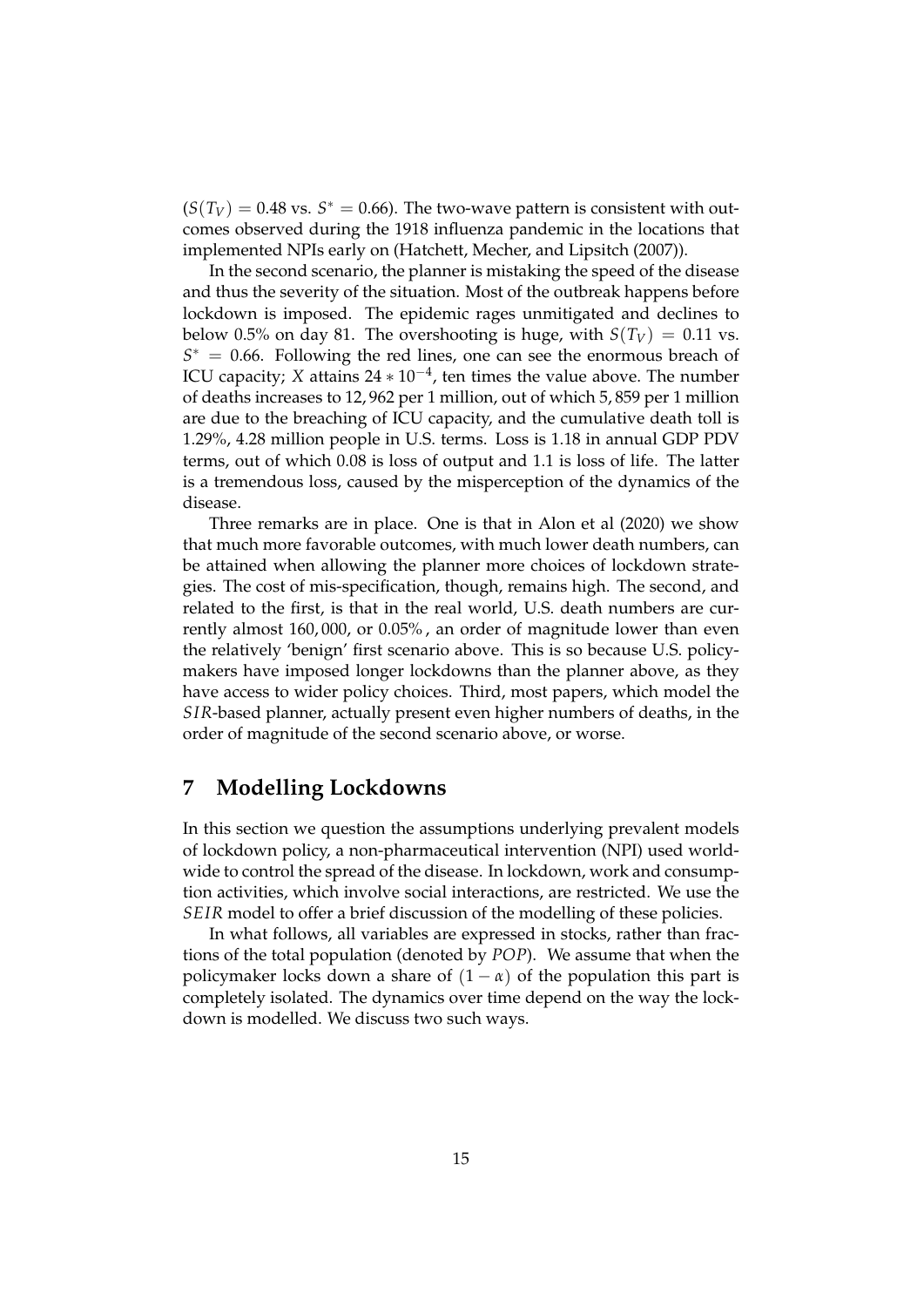#### **7.1 Lock-and-Hold**

Consider a lockdown imposed at time  $t_0$ . The part of the population that is locked is chosen at random and held locked down throughout the intervention; namely a "lock-and-hold." At time  $t_{0-}$ , before lockdown, the following equations hold true with corresponding initial conditions:

$$
\dot{S}(t) = -\beta(t)S(t)\frac{I(t)}{POP}
$$
\n(39)

$$
\dot{E}(t) = \beta(t)S(t)\frac{I(t)}{POP} - \sigma E(t)
$$
\n(40)

$$
\dot{I}(t) = \sigma E(t) - \gamma I(t) \tag{41}
$$

$$
\dot{R}(t) = \gamma I(t) \tag{42}
$$

$$
S(t_{0-}) = S_0, E(t_{0-}) = E_0, I(t_{0-}) = I_0,
$$
 (43)

$$
R(t_{0-}) = R_0, L(t_{0-}) = 0,
$$

$$
S + E + I + R + L = POP
$$

where *L* denotes the pool of people under lockdown.

After lockdown, at time  $t_{0+}$ , the same dynamic equations (39)-(42) hold true. Since public spaces, public transportation, and other human gatherings are occupied by the fraction of the population not locked, this implies an effective transmission rate of  $\alpha \cdot \beta(t)$ . The chance of meeting an infector is computed out of the active population, *α POP*. Therefore, the dynamics of new cases is governed by  $\dot{S}(t) = -\alpha \cdot \beta(t)S(t) \frac{I(t)}{\alpha \cdot PQP}$  which reduces to equation (39). However, initial conditions are altered so as to reflect the lockdown:

$$
S(t_{0+}) = \alpha S_0, E(t_{0+}) = \alpha E_0, I(t_{0+}) = \alpha I_0,
$$
  
\n
$$
R(t_{0+}) = \alpha R_0, L(t_{0+}) = (1 - \alpha) POP,
$$
  
\n
$$
S + E + I + R + L = POP
$$
 (44)

By reducing the size of the interacting population, the system is placed on a new epidemiological track for the duration of the lockdown, described by the same dynamic equations with different initial conditions.

The effective reproduction number is defined by  $\mathcal{R}_e = \mathcal{R}_t \cdot \frac{S(t)}{POP}$ . Lockdown controls the spread of the disease by reducing  $S(t)$ , and if  $\mathcal{R}_e$  is driven below 1, the disease declines for the duration of the lockdown. As long as one is willing to pay the price of forgone output, such a lockdown, being intuitive and clear, allows to suppress or control the disease, while waiting for cures and vaccines.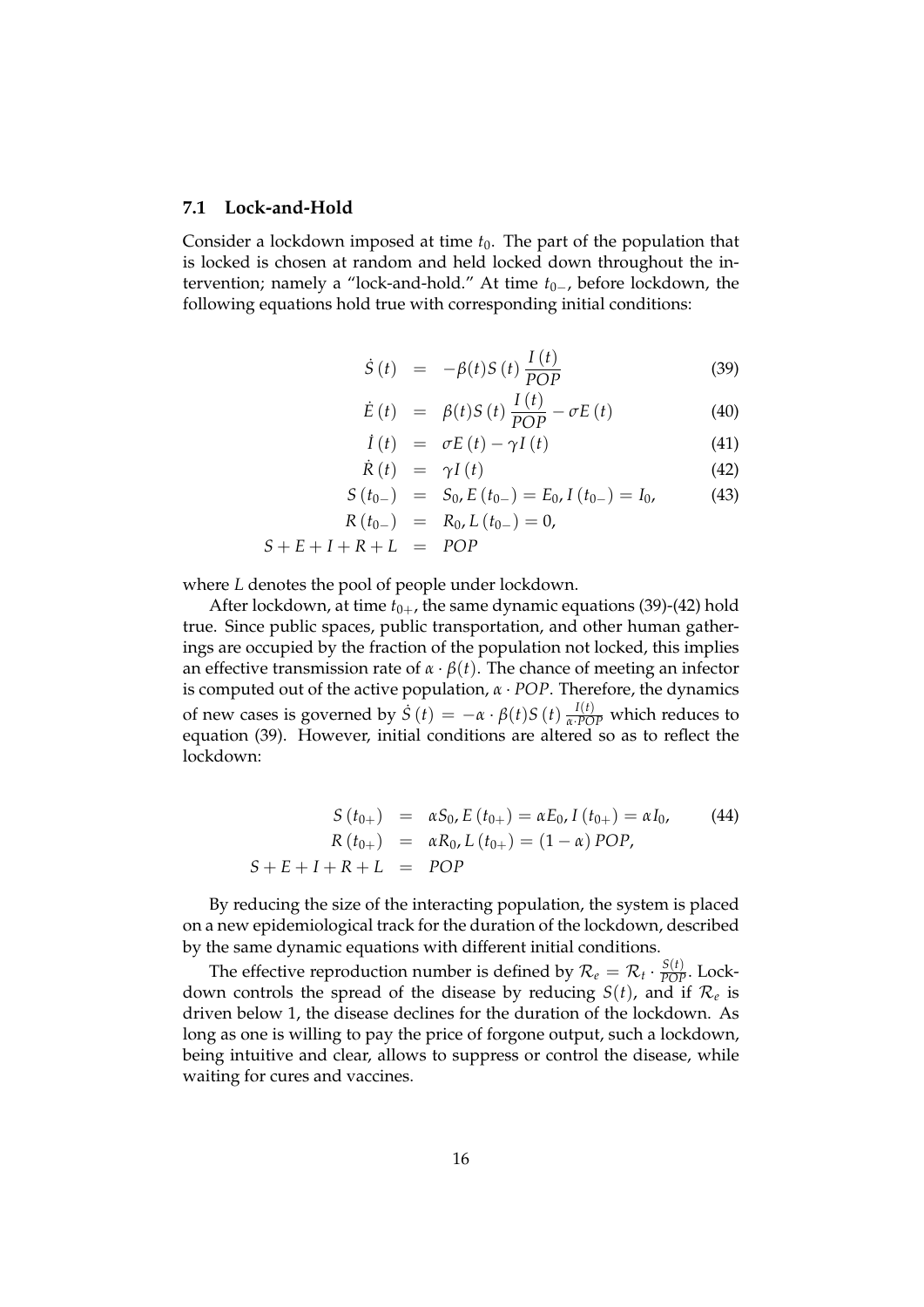#### **7.2 Lock-and-Reshuffle**

The quadratic nature of equation (39) above is reminiscent of matching processes in search models. Some papers in Economics have proposed to use it so as to exploit this dynamic property. Note, however, that the implicit assumption here is that not only is  $(1 - \alpha)$  of the population locked, but that it is released, reshuffled with the rest of population, sampled randomly again, and locked again. We call this type of lockdown "lock-andreshuffle." In order for the quadratic reduction in cases to occur, one needs to ascertain that at each instant exactly a share *α* of all susceptibles and a share *α* of all infected are active. The disease dynamics are:

$$
\dot{S}(t) = -\alpha \beta(t) \alpha S(t) \frac{\alpha I(t)}{\alpha POP} \n= -\beta(t) \alpha^2 S(t) \frac{I(t)}{POP}
$$
\n(45)

In such a case, by paying the linear cost of lockdown, one gains a quadratic reduction in the spread of the disease. Though an attractive feature of the model, such policy is highly unrealistic and impractical. It assumes that all workers are interchangeable or that they can be organized in homogenous groups for sampling. Such mechanisms do not respect the differentiation between essential and nonessential workers and between workers who can work remotely and those who cannot. Moreover, the fact that personal history does not influence the chances of release contradicts basic principles, such as fairness, stability, and predictability. We believe that "lock and reshuffle" is not a realistic policy instrument and that lockdowns should be modelled in more sensible ways. One of the options is the "lock-and-hold" model presented above.

## **8 Conclusions**

The paper has shown how dynamics in COVID19 should be modelled and parameterized based on epidemiological and clinical analyses. Duration of the infectious stage is crucial for implied disease dynamics. The widelyused *SIR* model makes a grave mistake and extends the infectiousness period, distorting policymaker decisions towards less severe and delayed interventions. It makes a smaller omission by ignoring the latent stage and not considering sub-compartments. Tweaking the initial seed in the baseline *SIR* model to correct its timescale requires implausible assumptions and is misleading in terms of the predicted burden on the constrained public health system.

We use the epidemiologically-grounded model in companion work (Alon et al (2020)) to explore an optimal planner model with two dimensions –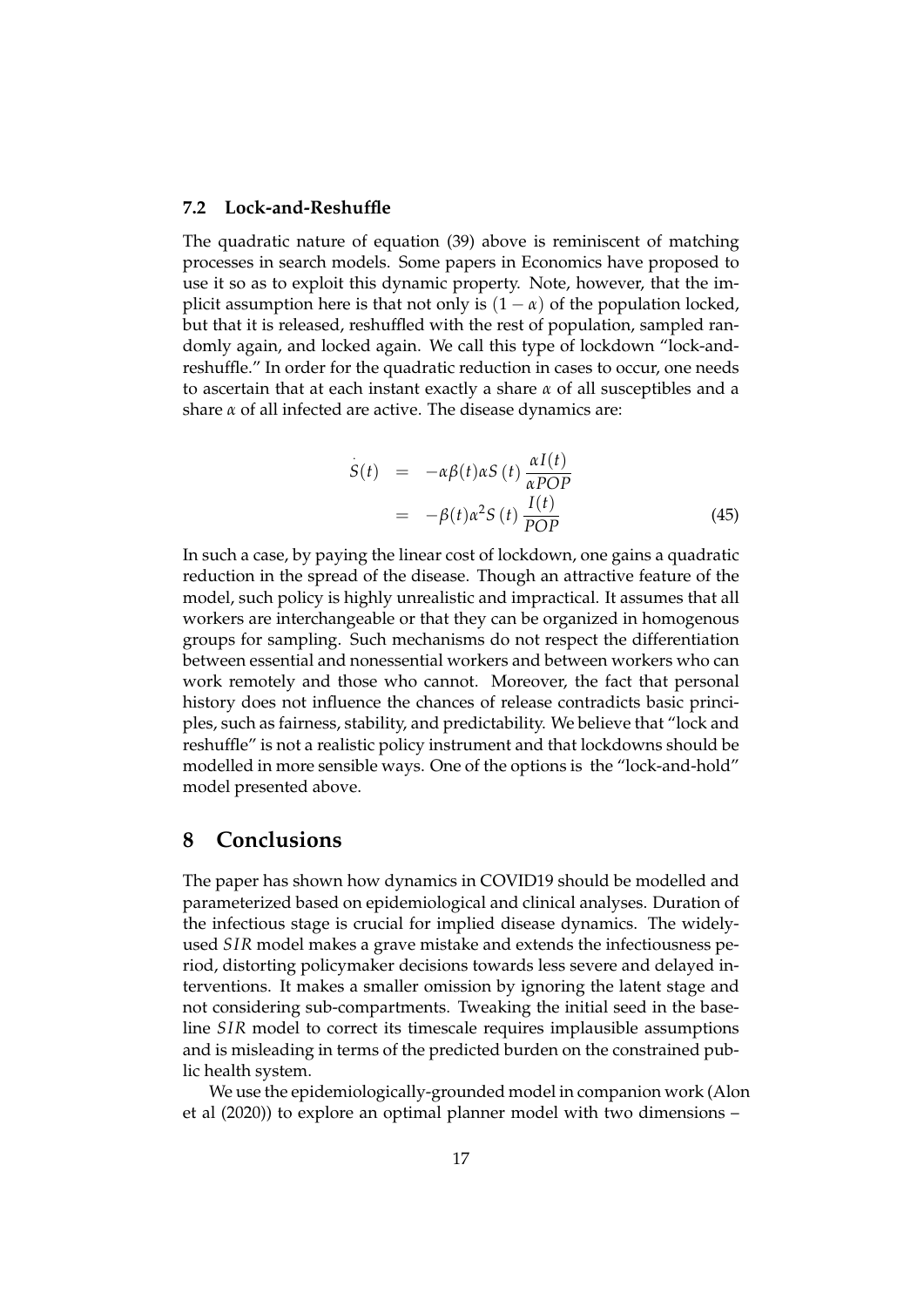the degree of lockdown policies and their timing. The emerging optimal policy is quite different from the one proposed thus far in the Economics literature.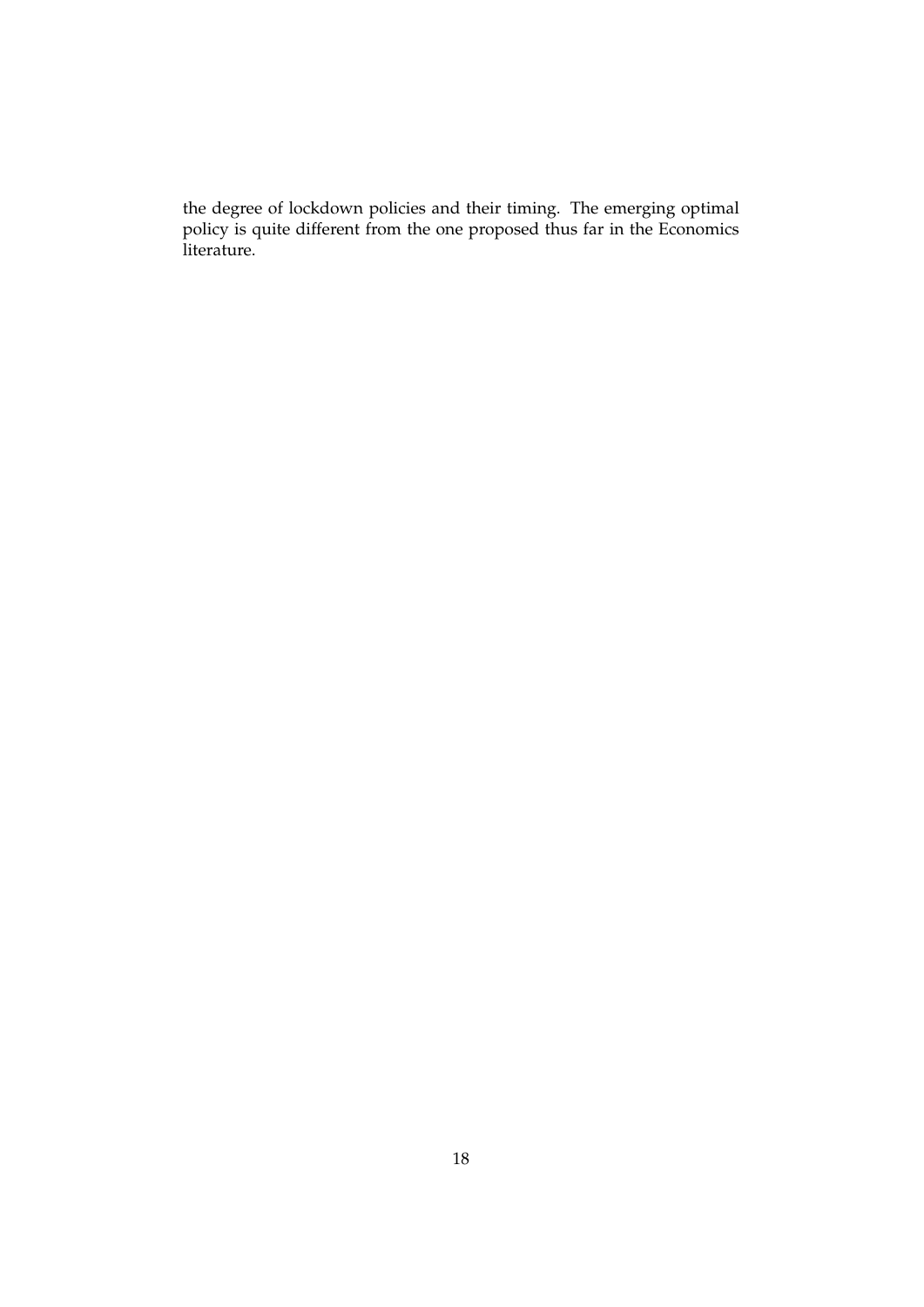### **References**

- [1] Acemoglu, Daron, Victor Chernozhukov, Ivan Werning, and Michael D. Whinston, 2020. "A Multi-Risk SIR Model with Optimally Targeted Lockdown" NBER Working Paper No. 27102.
- [2] Akbarpour Mohammad, Cody Cook, Aude Marzuoli, Simon Mongey, Abhishek Nagaraj, Matteo Saccarolak, Pietro Tebaldi, and Shoshana Vasserman, 2020. "Socioeconomic Network Heterogeneity and Pandemic Policy Response," BFI, working paper 2020-75.
- [3] Alon, Uri , Tanya Baron, Yinon Bar-On, Ofer Cornfeld, Ron Milo, and Eran Yashiv, 2020. "COVID19: Looking for the Exit," working paper, available at

https://www.tau.ac.il/~yashiv/LSE%20June%20paper.pdf

- [4] Alvarez, Fernando, David Argente, and Francesco Lippi, 2020. "A Simple Planning Problem for COVID-19 Lockdown," NBER Working Paper No. 26981.
- [5] Avery, Christopher, William Bossert, Adam Clark, Glenn Ellison, and Sara Fisher Ellison, 2020. "Policy Implications of Models of the Spread of Coronavirus: Perspectives and Opportunities for Economists," **Covid Economics** 12, 1 May.
- [6] Baqaee, David, Emmanuel Farhi, Michael Mina, and James H. Stock, 2020. "Policies for a Second Wave," **Brookings Papers on Economic Activity**, **Summer 2020 Special Edition: COVID-19 and the Economy**, **forthcoming.**
- [7] Bar-On, Yinon, Ron Sender, Avi Flamholz, Rob Phillips, and Ron Milo, 2020. "A Quantitative Compendium of COVID-19 Epidemiology," arXiv:2006.01283; available at https://arxiv.org/abs/2006.01283
- [8] Champredon, David, Jonathan Dushoff, and David J.D. Earn, 2018. "Equivalence of the Erlang-distributed SEIR Epidemic Model and the Renewal Equation," **SIAM Joural of Applied Math** 78, 6, 3258–3278.
- [9] Eichenbaum, Martin S., Sergio Rebelo, and Mathias Trabandt, 2020. "The Macroeconomics of Epidemics," NBER working paper No. 26882.
- [10] Ellison, Glenn, 2020. "Implications of Heterogeneous SIR Models for Analyses of COVID-19," NBER Working Paper No. 27373
- [11] Farboodi, Maryam, Gregor Jarosch, and Robert Shimer, 2020. "Internal and External Effects of Social Distancing in a Pandemic," NBER Working Paper No. 27059.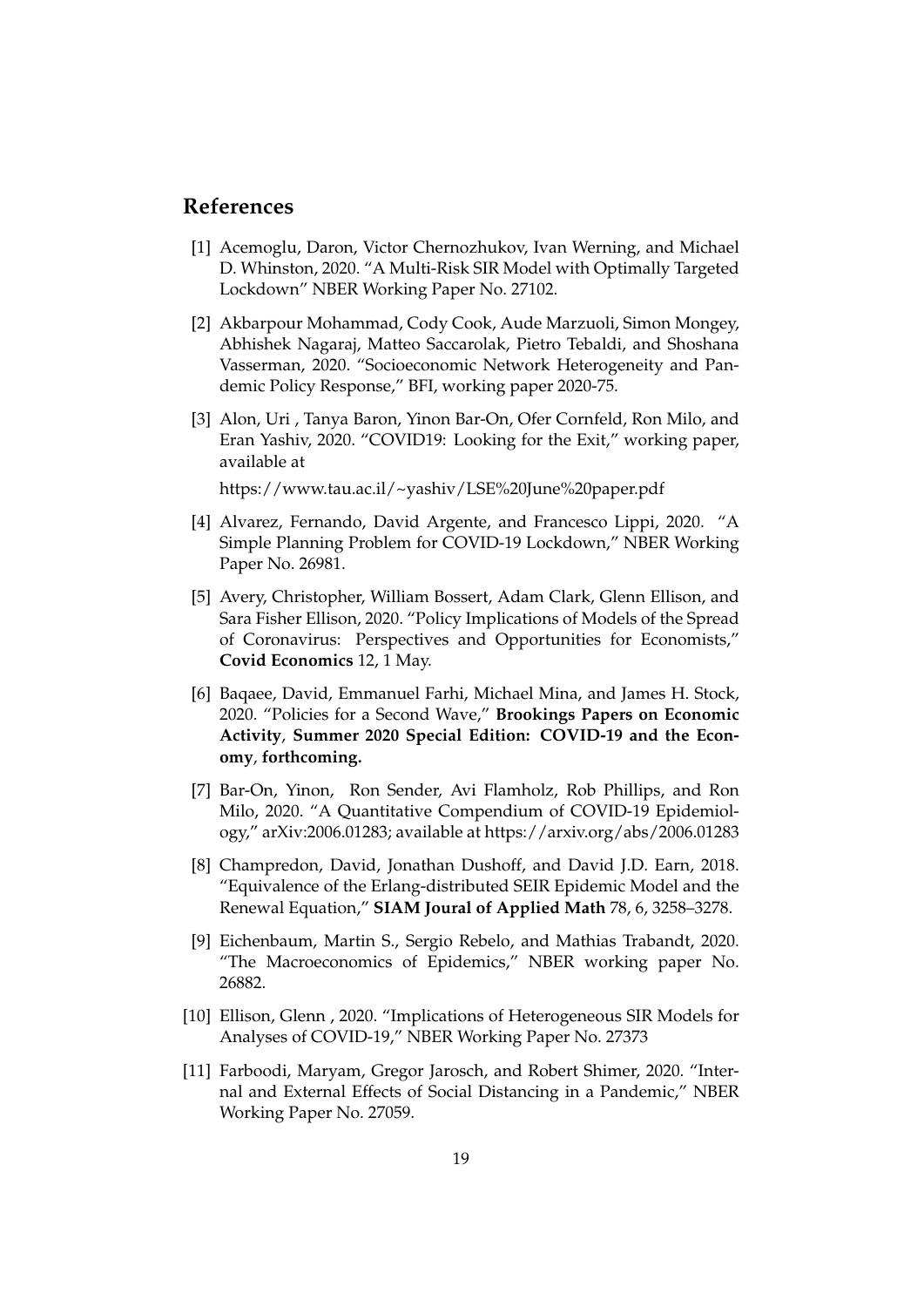- [12] Greenstone, Michael and Vishan Nigam, 2020. "Does Social Distancing Matter?" BFI working paper.
- [13] Hall, Robert E, Charles I. Jones, and Peter J. Klenow, 2020. "Trading Off Consumption and COVID-19 Deaths,"**Minneapolis Fed Quarterly Review** 42, 1, 2-14.
- [14] Hatchett, Richard J., Carter E. Mecher, and Marc Lipsitch, 2007. "Public Health Interventions and Epidemic Intensity During the 1918 Influenza Pandemic," **Proceedings of the National Acadmey of Sciences (PNAS)** 104,18, 7582–7587.
- [15] Imperial College COVID-19 Response Team, 2020. "Report 13: Estimating the number of infections and the impact of non-pharmaceutical interventions on COVID-19 in 11 European countries," available at https://dsprdpub.cc.ic.ac.uk:8443/bitstream/10044/1/77731/10/2020- 03-30-COVID19-Report-13.pdf
- [16] Johns Hopkins University CSSE, 2020. "2019 Novel Coronavirus COVID-19 (2019-nCoV) Data Repository," Center for Systems Science and Engineering.
- [17] Jones, Callum J., Thomas Philippon, Venky Venkateswaran, 2020. "Optimal Mitigation Policies in a Pandemic: Social Distancing and Working from Home," NBER Working Paper No. 26984.
- [18] Jones, Charles I. and Jesus Fernandez-Villaverde, 2020. "Estimating and Simulating a SIRD Model of COVID-19 for Many Countries, States, and Cities," NBER Working Paper No. 27128.
- [19] Kaplan, Greg, Ben Moll, and Gianluca Violante, 2020. "The Great Lockdown: Macroeconomic and Distributional Effects of Covid-19," Manuscript, University of Chicago.
- [20] Karin, Omer, Yinon Bar-On, Tomer Milo, Itay Katzir, Avi Mayo, Yael Korem, Avichai Tendler, Boaz Dudovich, Eran Yashiv, Amos J Zehavi, Nadav Davidovitch, Ron Milo and Uri Alon, 2020. "Adaptive cyclic exit strategies from lockdown to suppress COVID-19 and allow economic activity", MedRxiv, available at https://www.medrxiv.org/content/10.1101/2020.04.04.20053579v4.full.pdf
- [21] Kermack, William O., and Anderson G. McKendrick, 1927. "A Contribution to the Mathematical Theory of Epidemics," **Proceedings of the Royal Society London**. Ser. A., 115, 700–721.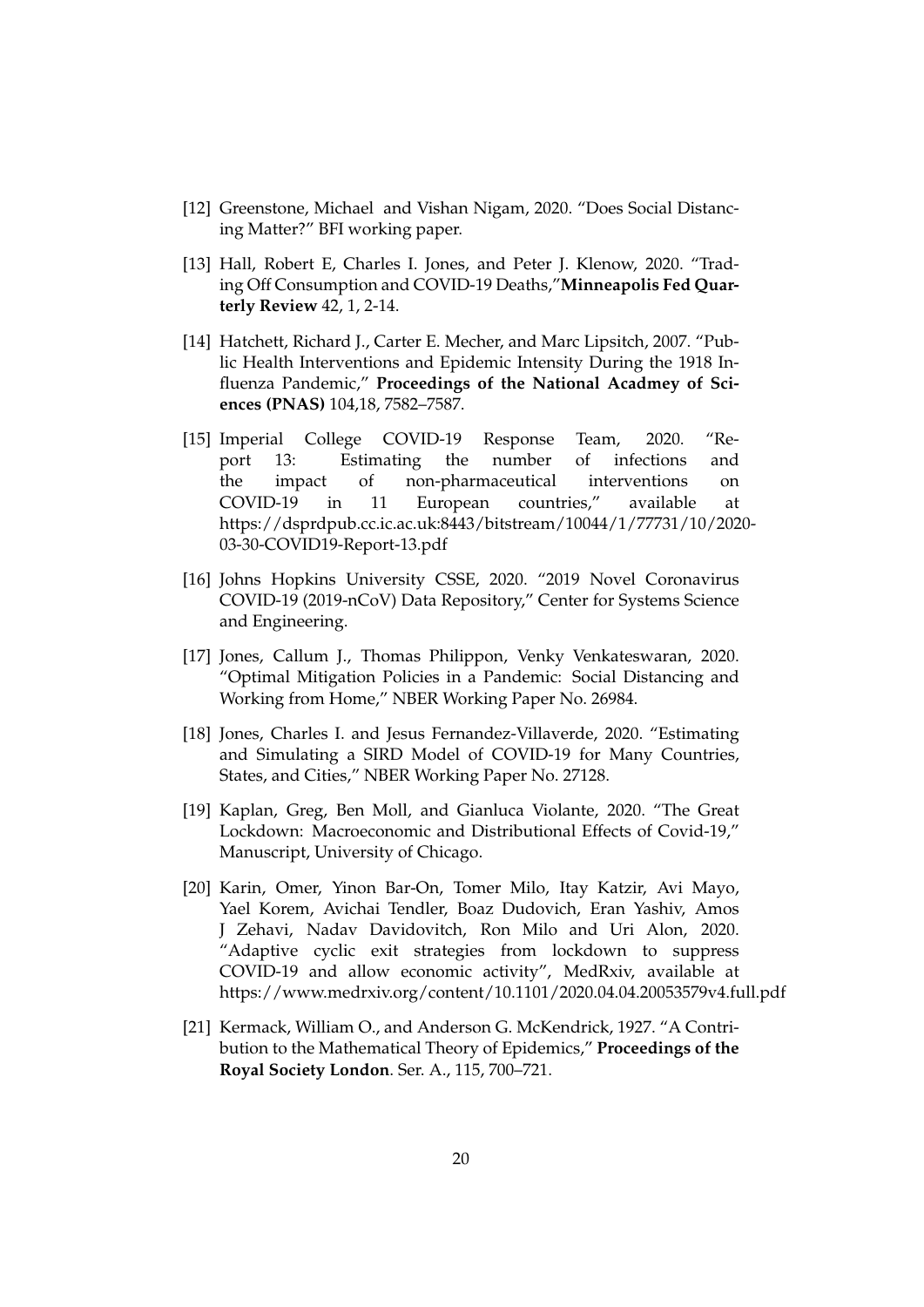- [22] Krueger, Dirk, Harald Uhlig, and Taojun Xie, 2020. "Macroeconomic Dynamics and Reallocation in an Epidemic," NBER Working Paper No. 27047
- [23] Lotka, Alfred J., 1907. "Relation Between Birth Rates and Death Rates," **Science**, 26, 21–22.
- [24] Wallinga, Jacco and Marc Lipsitch, 2007. "How Generation Intervals Shape the Relationship between Growth Rates and Reproductive Numbers," **Proceedings of the Royal Society** 274, 599–604
- [25] Wearing, Helen J., Pejman Rohani, and Matt J. Keeling, 2005. " Appropriate Models for the Management of Infectious Diseases," **PLoS Medicine** 2, 7, 621-627.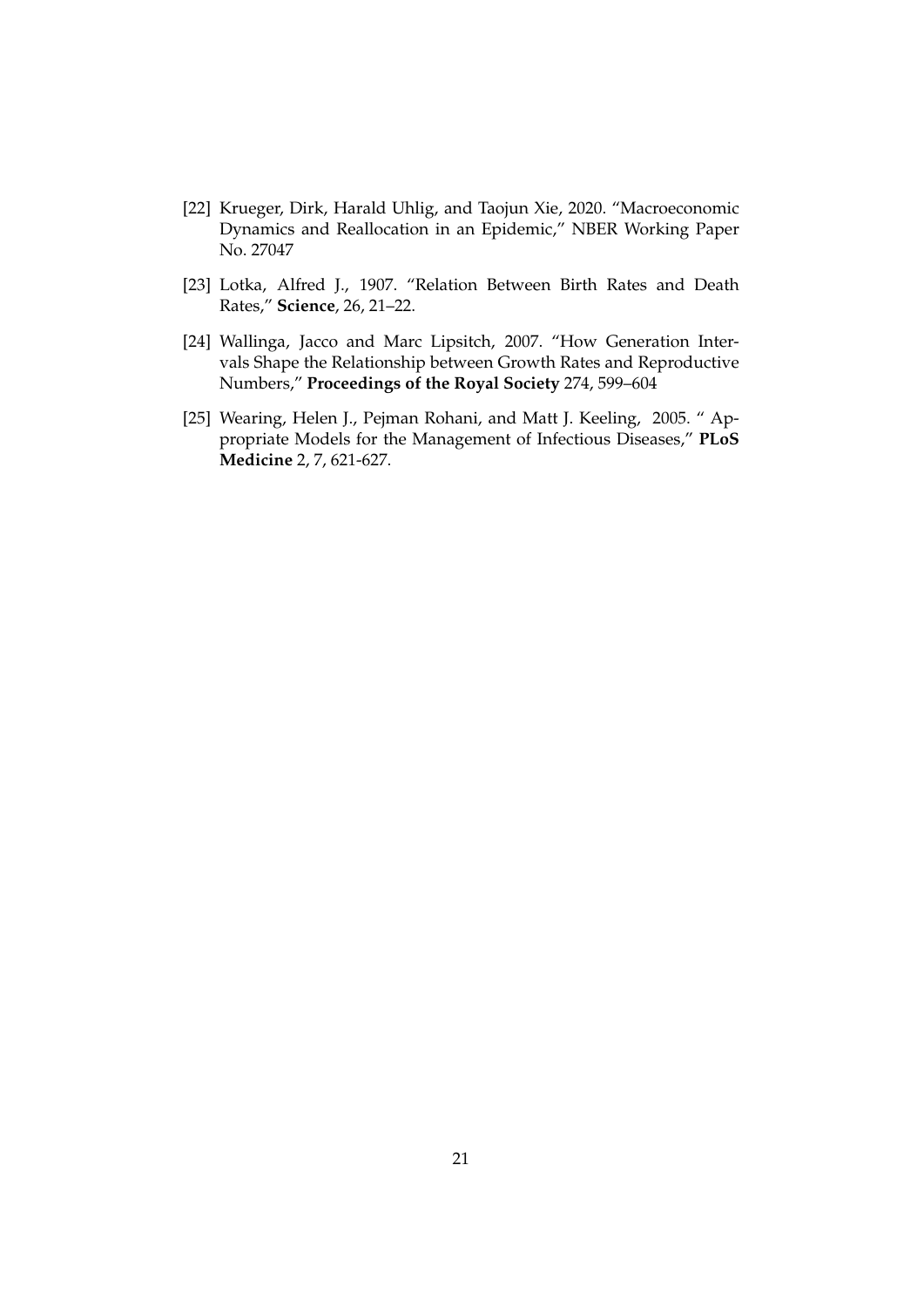# 1 Exhibits





a. The SEIR-Erlang block



b. The Clinical Block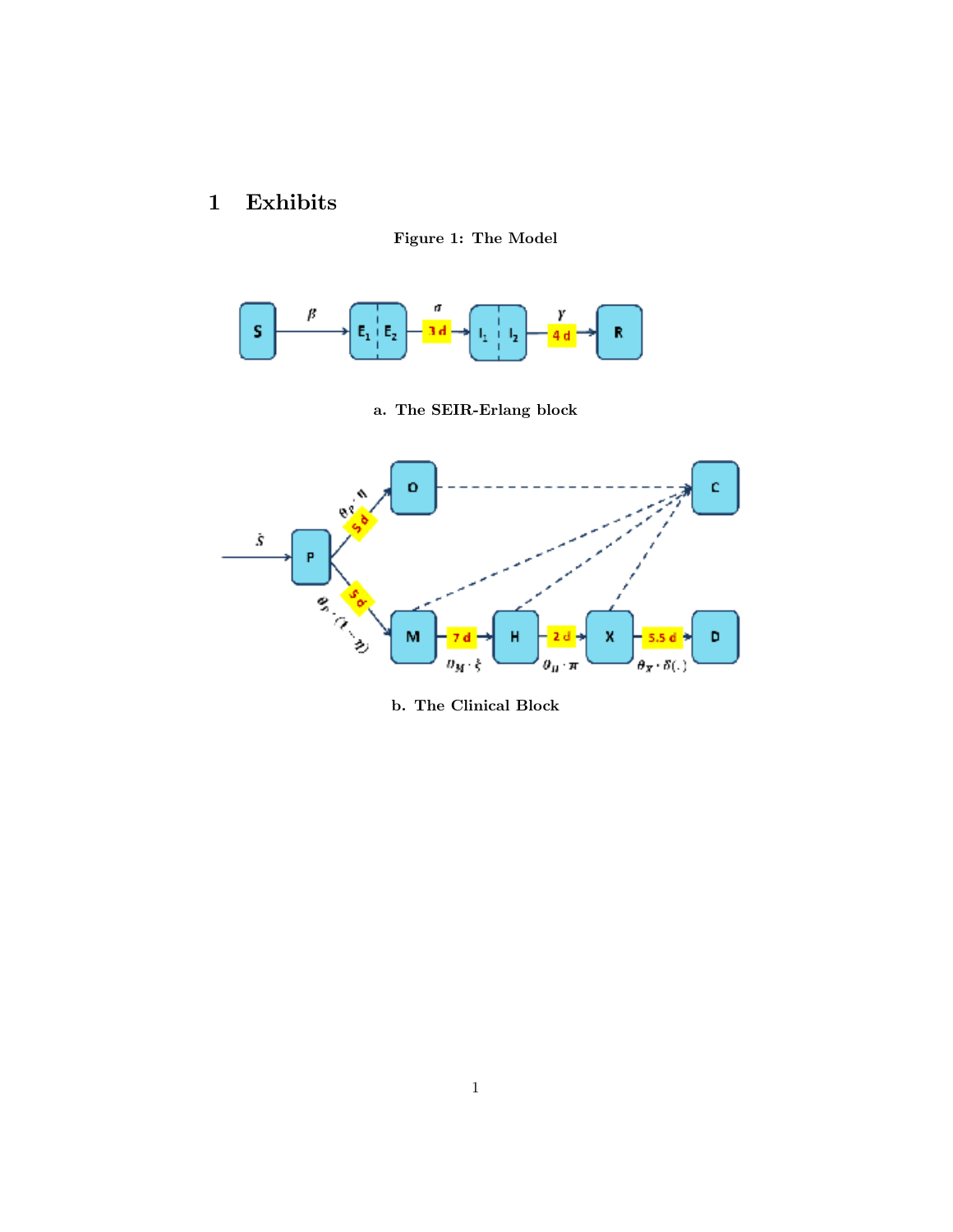#### Table 1 : Epidemiologically-grounded and Clinically-based Parameterization

#### a. The SEIR-Erlang Block

|          | Interpretation             | Value range<br>(source)  | Preferred<br>value | Number used                |
|----------|----------------------------|--------------------------|--------------------|----------------------------|
| $\sigma$ | latent period duration     | $3-4$ (Compendium)       |                    |                            |
| $\sim$   | infectious period duration | $\vert 4-5$ (Compendium) |                    |                            |
|          | transmission rate          |                          |                    | $\gamma \cdot \mathcal{R}$ |

#### b. The Clinical Block

|            | Interpretation                                   | Value range<br>(source)                                       | Preferred<br>value | Number used                      |
|------------|--------------------------------------------------|---------------------------------------------------------------|--------------------|----------------------------------|
|            |                                                  |                                                               |                    |                                  |
| $\theta_P$ | incubation period                                | $5-6$ (Compendium)                                            | 5                  | 1/5                              |
| $\theta_M$ | days from symptoms<br>till hospitalization       | 7(S1, S2)                                                     | 7                  | 1/7                              |
| $\theta_H$ | days in hospital till ICU                        | 2(S3)                                                         | $\overline{2}$     | 1/2                              |
| $\theta_X$ | days in ICU before death                         | $5.5$ (S3, S4)                                                | 5.5                | 1/5.5                            |
|            |                                                  |                                                               |                    |                                  |
| $\eta$     | Prob. to be                                      | $20\% - 50\%$ (Compendium)                                    | $50\%$             | 0.5                              |
|            | asymptomatic                                     |                                                               |                    |                                  |
| $\xi$      | Prob. to get<br>hospitalized<br>when symptomatic | #Hospitalized<br>#Infected<br>$= [2\% - 4\%]$<br>(Compendium) | $4\%$              | $\frac{0.04}{1-0.5}$<br>$= 0.08$ |
| $\pi$      | Prob. of ICU admission                           | $10\% - 40\%$ (Compendium)                                    | 40%                | 0.4                              |

#### Notes:

1. Values in third and fourth columns are in days. 2.  $\frac{\# Hospitalized}{\#Infected} = \frac{\# Hospitalized}{\#Symbolatic}$  $\frac{\text{\# Symptomatic}}{\text{\# Infected}} = \xi \cdot (1 - \eta) \implies \xi = \frac{\frac{\text{\# Hopptalized}}{\text{\# Infected}}}{1 - \eta}$ 

3. Sources:

a. Compendium: Bar-On, Sender, Flamholz, Phillips, and Milo (2020).

b. S1: CDC

https://www.cdc.gov/mmwr/volumes/69/wr/mm6915e3.htm

c. S2: The Lancet

https://www.thelancet.com/action/showPdf?pii=S0140-6736%2820%2930183-5 d. S3: Science

https://science.sciencemag.org/content/early/2020/05/12/science.abc3517/tab-pdf e. S4: JAMA

https://jamanetwork.com/journals/jama/fullarticle/2765184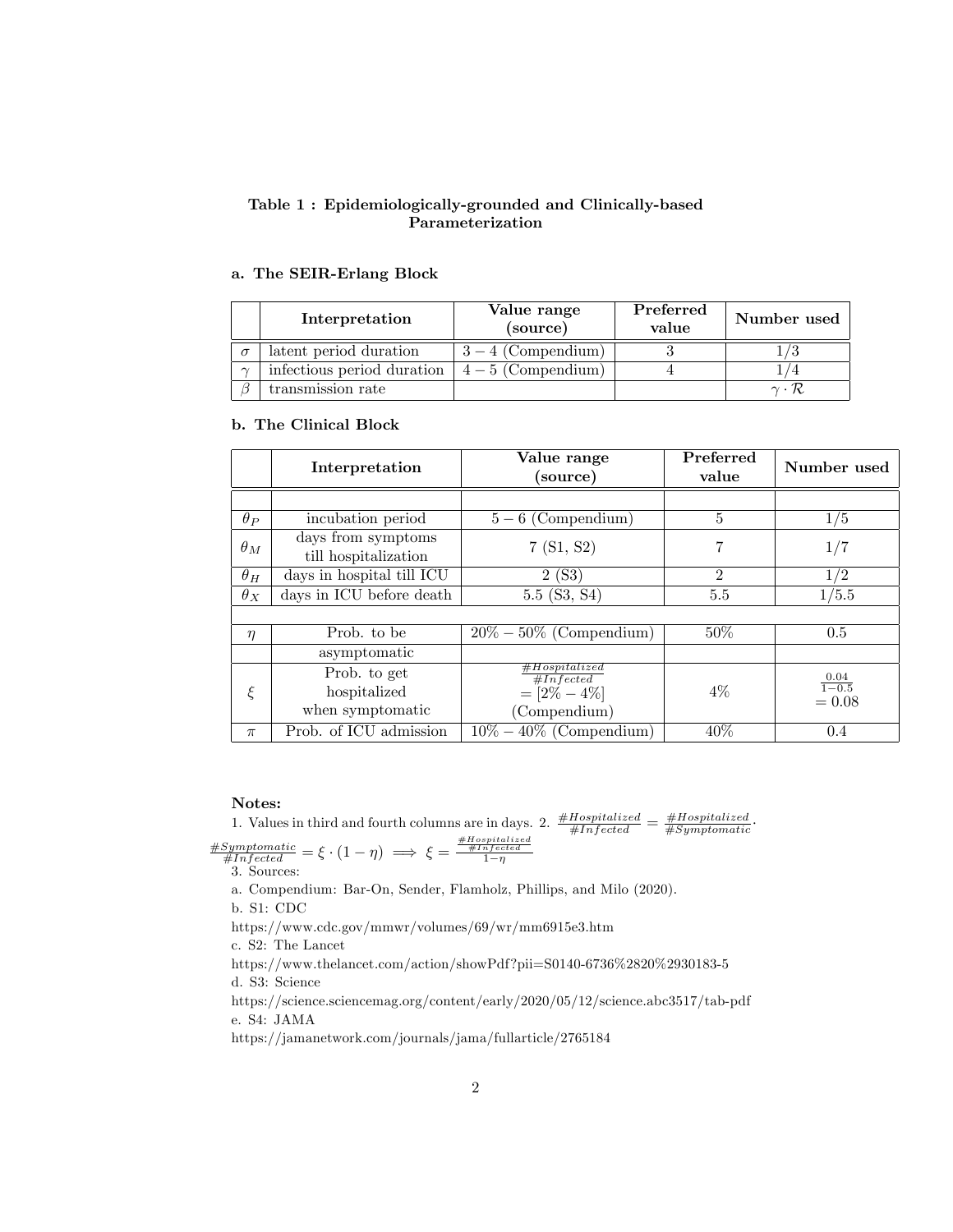

Figure 2: Alternative Specifications of the Epidemiological Model

Table 2. Four specifications: parameterizations and properties

|                                                            | 2-block specifications |                                 | 1-block specifications           |                       |  |  |  |  |
|------------------------------------------------------------|------------------------|---------------------------------|----------------------------------|-----------------------|--|--|--|--|
|                                                            | SEIR                   | $SEIR-2$                        | <i>SIR</i>                       | <b>SIRD</b>           |  |  |  |  |
| Panel A: Parameterization                                  |                        |                                 |                                  |                       |  |  |  |  |
| $\sigma$                                                   | 1/3                    | $1/3\,$                         |                                  |                       |  |  |  |  |
| $\gamma$                                                   | 1/4                    | 1/4                             | 1/18                             |                       |  |  |  |  |
| $\theta$                                                   | $n.a^{(a)}$            | $n.a^{(a)}$                     |                                  | 1/11                  |  |  |  |  |
| ß                                                          | $R \cdot 1/4 = 0.625$  | $\mathcal{R} \cdot 1/4 = 0.625$ | $\mathcal{R} \cdot 1/18 = 0.139$ | $R \cdot 1/7 = 0.357$ |  |  |  |  |
| Scale <sup>(b)</sup>                                       | $E+I$                  | $E_1 + E_2 + I_1 + I_2$         |                                  |                       |  |  |  |  |
| Panel B: Implied exponential growth rate and doubling time |                        |                                 |                                  |                       |  |  |  |  |
| $\lambda^{(c)}$                                            | 0.17                   | 0.18                            | 0.08                             | 0.21                  |  |  |  |  |
| $t^{(d)}$                                                  | 4.16                   | 3.91                            | 8.32                             | 3.23                  |  |  |  |  |
| Panel C: Herd immunity and disease scale at peak           |                        |                                 |                                  |                       |  |  |  |  |
| $S^*$                                                      | $0.4\,$                | 0.39                            | $0.4\,$                          | 0.4                   |  |  |  |  |
| $Scale^*$                                                  | 0.23                   | 0.27                            | 0.23                             | 0.23                  |  |  |  |  |

**Notes:** 1. We assume throughout  $\mathcal{R} = 2.50$ . 2. (a) there is no duration for R in these models. (b) scale of the disease - the number of people who are either infectious or exposed (will become infectious). (c) exponential growth rate. (d) doubling time 3.  $S^*$ : Herd immunity - the fraction of susceptibles such that the disease scale reaches its peak. For model a without sub-compartments  $S^* = 1/\mathcal{R}$ . In SEIR-2 there is no closed-form expression but  $S^*$  <  $1/R$  4.  $Scale^*$  - scale of the disease at the peak. For the models with no sub-compartments it is  $1-\frac{1+\ln(\mathcal{R})}{\mathcal{R}}$  $\frac{\ln(\kappa)}{\mathcal{R}}$ . In SEIR-2 there is no closed-form expression but  $Scale^* > 1 - \frac{1 + \ln(\mathcal{R})}{\mathcal{R}}$  $\frac{\ln(\kappa)}{\mathcal{R}}$ .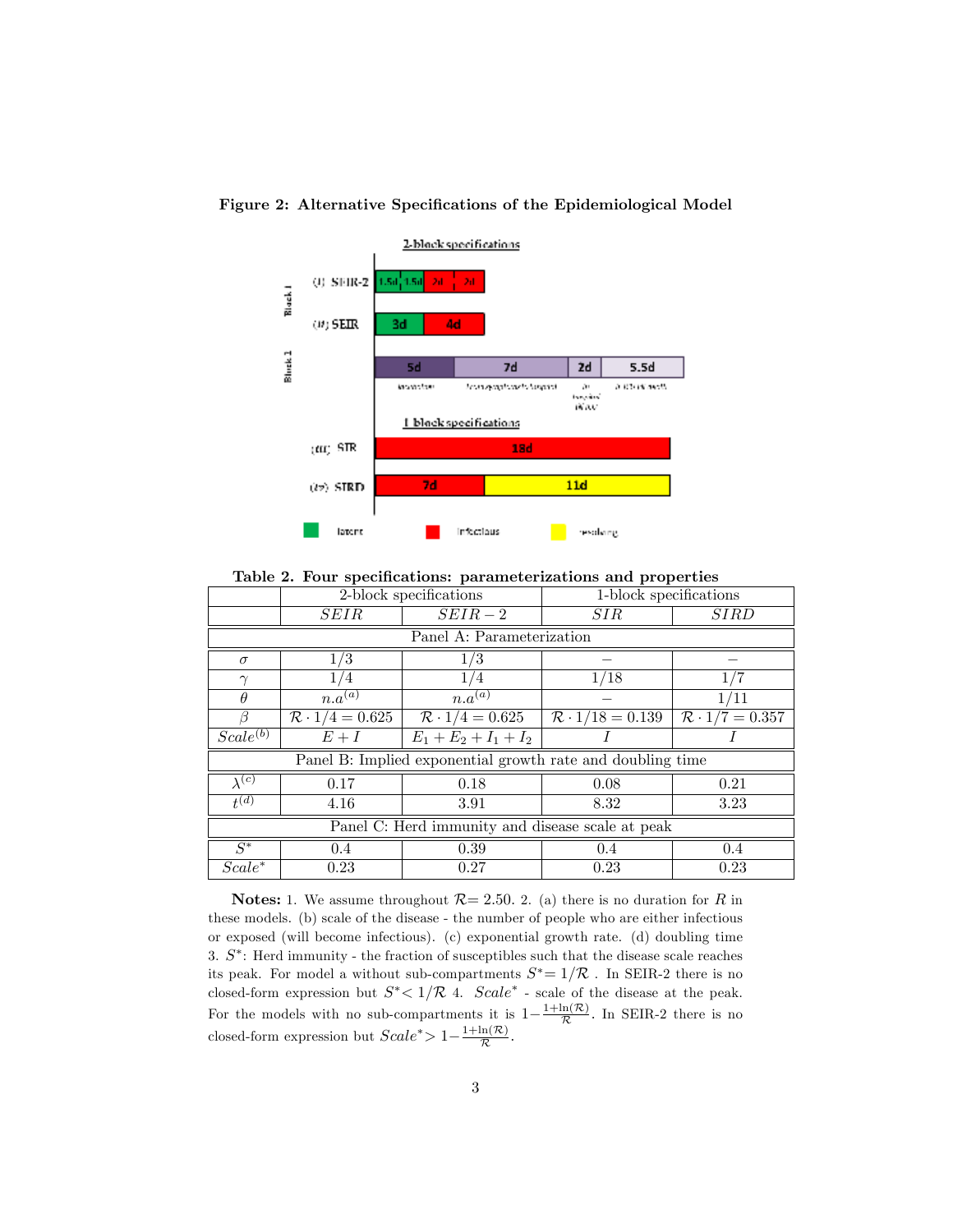



Panel A: The Stock of Infectious and Exposed



Panel B: In ICU



Panel C: Comparing SEIR-2 with seed= $10^{-4}$  and SIR with  $\mathrm{seed}{=}10^{-2}$